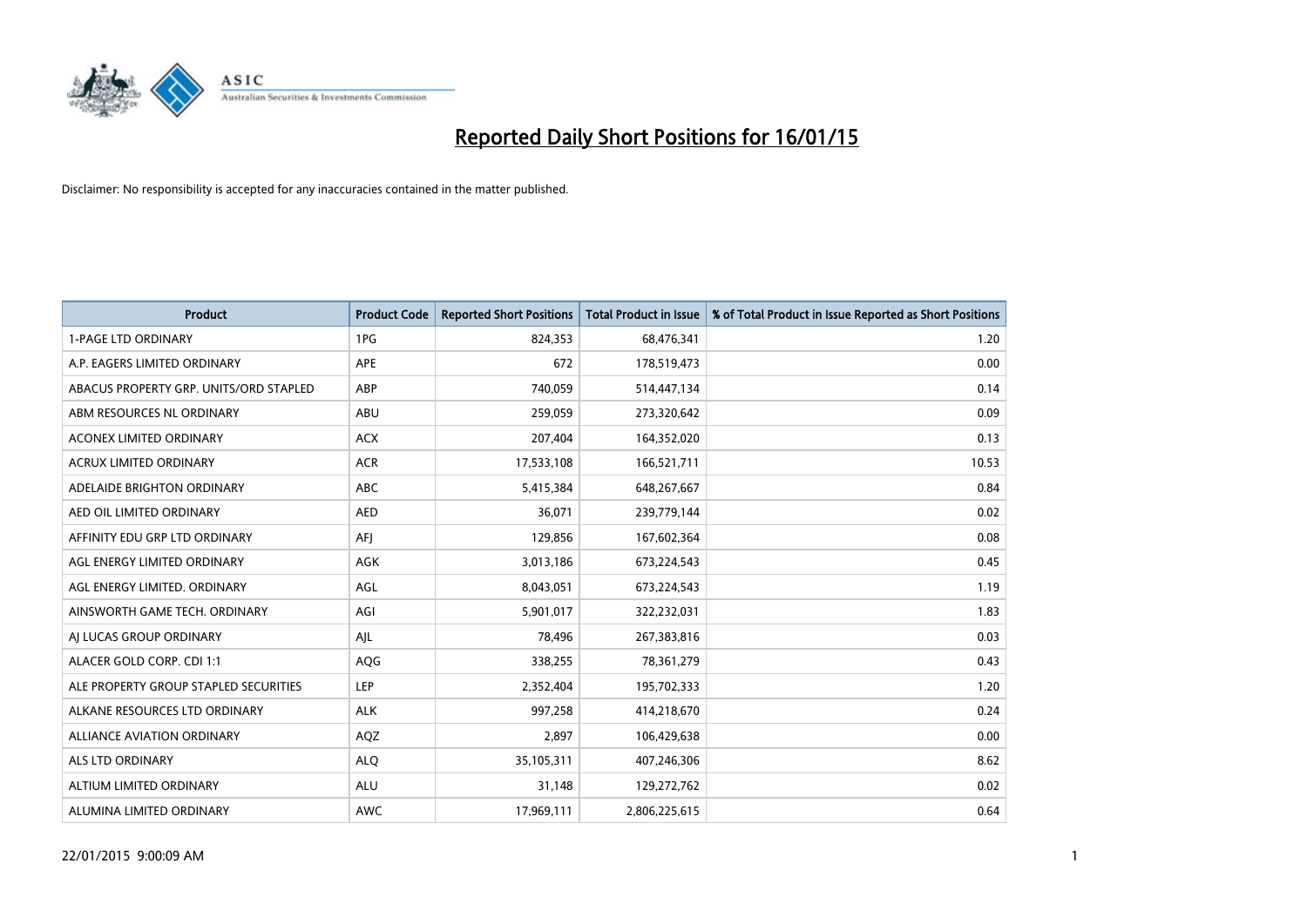

| <b>Product</b>                          | <b>Product Code</b> | <b>Reported Short Positions</b> | <b>Total Product in Issue</b> | % of Total Product in Issue Reported as Short Positions |
|-----------------------------------------|---------------------|---------------------------------|-------------------------------|---------------------------------------------------------|
| AMALGAMATED HOLDINGS ORDINARY           | <b>AHD</b>          | 287                             | 157,917,136                   | 0.00                                                    |
| AMCOM TELECOMM. ORDINARY                | AMM                 | 2,853,581                       | 266,399,148                   | 1.07                                                    |
| AMCOR LIMITED ORDINARY                  | <b>AMC</b>          | 10,024,360                      | 1,206,684,923                 | 0.83                                                    |
| AMP CAPITAL CHINA ORDINARY UNITS        | AGF                 | 22,757                          | 374,593,484                   | 0.01                                                    |
| AMP LIMITED ORDINARY                    | AMP                 | 11,751,122                      | 2,957,737,964                 | 0.40                                                    |
| ANSELL LIMITED ORDINARY                 | <b>ANN</b>          | 4,998,267                       | 153,139,924                   | 3.26                                                    |
| ANTARES ENERGY LTD ORDINARY             | AZZ                 | 389,514                         | 242,000,000                   | 0.16                                                    |
| ANZ BANKING GRP LTD ORDINARY            | ANZ                 | 18,395,587                      | 2,765,980,222                 | 0.67                                                    |
| APA GROUP STAPLED SECURITIES            | <b>APA</b>          | 18,261,537                      | 980,917,175                   | 1.86                                                    |
| APN NEWS & MEDIA ORDINARY               | <b>APN</b>          | 3,096,204                       | 1,029,041,356                 | 0.30                                                    |
| APN OUTDOOR GRP ORDINARY                | <b>APO</b>          | 6,305                           | 166,614,509                   | 0.00                                                    |
| AQUARIUS PLATINUM. ORDINARY             | <b>AOP</b>          | 2,851,500                       | 1,502,695,183                 | 0.19                                                    |
| ARAFURA RESOURCE LTD ORDINARY           | ARU                 | 2,000                           | 441,270,644                   | 0.00                                                    |
| ARB CORPORATION ORDINARY                | ARP                 | 674,055                         | 79,156,214                    | 0.85                                                    |
| ARDENT LEISURE GROUP STAPLED SECURITIES | AAD                 | 5,644,162                       | 438,666,245                   | 1.29                                                    |
| ARENA REIT. STAPLED                     | ARF                 | 93,478                          | 211,605,103                   | 0.04                                                    |
| ARISTOCRAT LEISURE ORDINARY             | ALL                 | 371,362                         | 631,322,253                   | 0.06                                                    |
| ARRIUM LTD ORDINARY                     | ARI                 | 107,463,731                     | 2,937,293,755                 | 3.66                                                    |
| ASALEO CARE LIMITED ORDINARY            | AHY                 | 7,585,883                       | 603,469,434                   | 1.26                                                    |
| ASCIANO LIMITED ORDINARY                | <b>AIO</b>          | 4,048,505                       | 975,385,664                   | 0.42                                                    |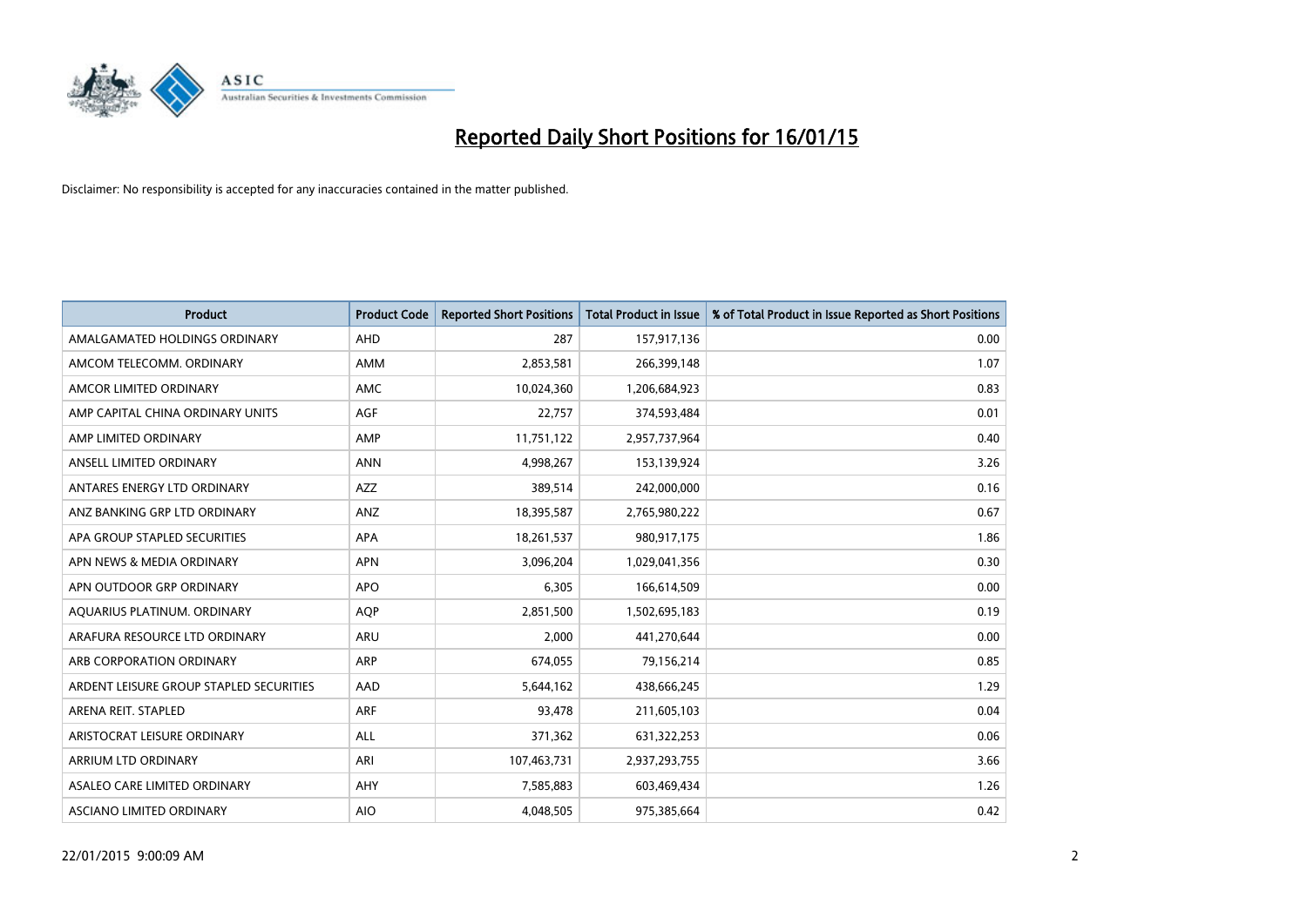

| <b>Product</b>                            | <b>Product Code</b> | <b>Reported Short Positions</b> | <b>Total Product in Issue</b> | % of Total Product in Issue Reported as Short Positions |
|-------------------------------------------|---------------------|---------------------------------|-------------------------------|---------------------------------------------------------|
| ASG GROUP LIMITED ORDINARY                | ASZ                 | 12,836                          | 206,720,839                   | 0.01                                                    |
| ASHLEY SERVICES GRP ORDINARY              | ASH                 | 498,972                         | 150,000,000                   | 0.33                                                    |
| ASPEN GROUP ORD/UNITS STAPLED             | <b>APZ</b>          | 89,849                          | 113,183,450                   | 0.08                                                    |
| ASPIRE MINING LTD ORDINARY                | <b>AKM</b>          | 1,000,001                       | 703,463,306                   | 0.14                                                    |
| ASTRO JAP PROP GROUP STAPLED US PROHIBIT. | AJA                 | 104,109                         | 67,183,619                    | 0.15                                                    |
| ASX LIMITED ORDINARY                      | ASX                 | 6,456,552                       | 193,595,162                   | 3.34                                                    |
| ATLAS IRON LIMITED ORDINARY               | <b>AGO</b>          | 97,518,927                      | 919,475,619                   | 10.61                                                   |
| ATRUM COAL NL ORDINARY                    | ATU                 | 70,126                          | 170,142,959                   | 0.04                                                    |
| AUCKLAND INTERNATION ORDINARY             | AIA                 | 79,253                          | 1,190,484,097                 | 0.01                                                    |
| AURIZON HOLDINGS LTD ORDINARY             | <b>AZI</b>          | 3,054,363                       | 2,123,934,162                 | 0.14                                                    |
| AUSDRILL LIMITED ORDINARY                 | ASL                 | 23,021,993                      | 312,277,224                   | 7.37                                                    |
| AUSENCO LIMITED ORDINARY                  | AAX                 | 482,538                         | 168,449,799                   | 0.29                                                    |
| AUSNET SERVICES STAPLED SECURITIES        | <b>AST</b>          | 36,203,779                      | 3,466,913,009                 | 1.04                                                    |
| AUST INDUSTRIAL REIT UNIT                 | ANI                 | 25,821                          | 96,288,031                    | 0.03                                                    |
| <b>AUSTAL LIMITED ORDINARY</b>            | ASB                 | 56,564                          | 346,772,567                   | 0.02                                                    |
| AUSTBROKERS HOLDINGS ORDINARY             | <b>AUB</b>          | 62,350                          | 61,740,597                    | 0.10                                                    |
| AUSTEX OIL LIMITED ORDINARY               | <b>AOK</b>          | 62,000                          | 558,571,402                   | 0.01                                                    |
| AUSTIN ENGINEERING ORDINARY               | <b>ANG</b>          | 385,287                         | 84,274,004                    | 0.46                                                    |
| <b>AUSTIN EXPLORATION ORDINARY</b>        | <b>AKK</b>          | 3,318,549                       | 327,862,790                   | 1.01                                                    |
| AUSTRALIAN AGRICULT. ORDINARY             | AAC                 | 6,080,166                       | 532,474,721                   | 1.14                                                    |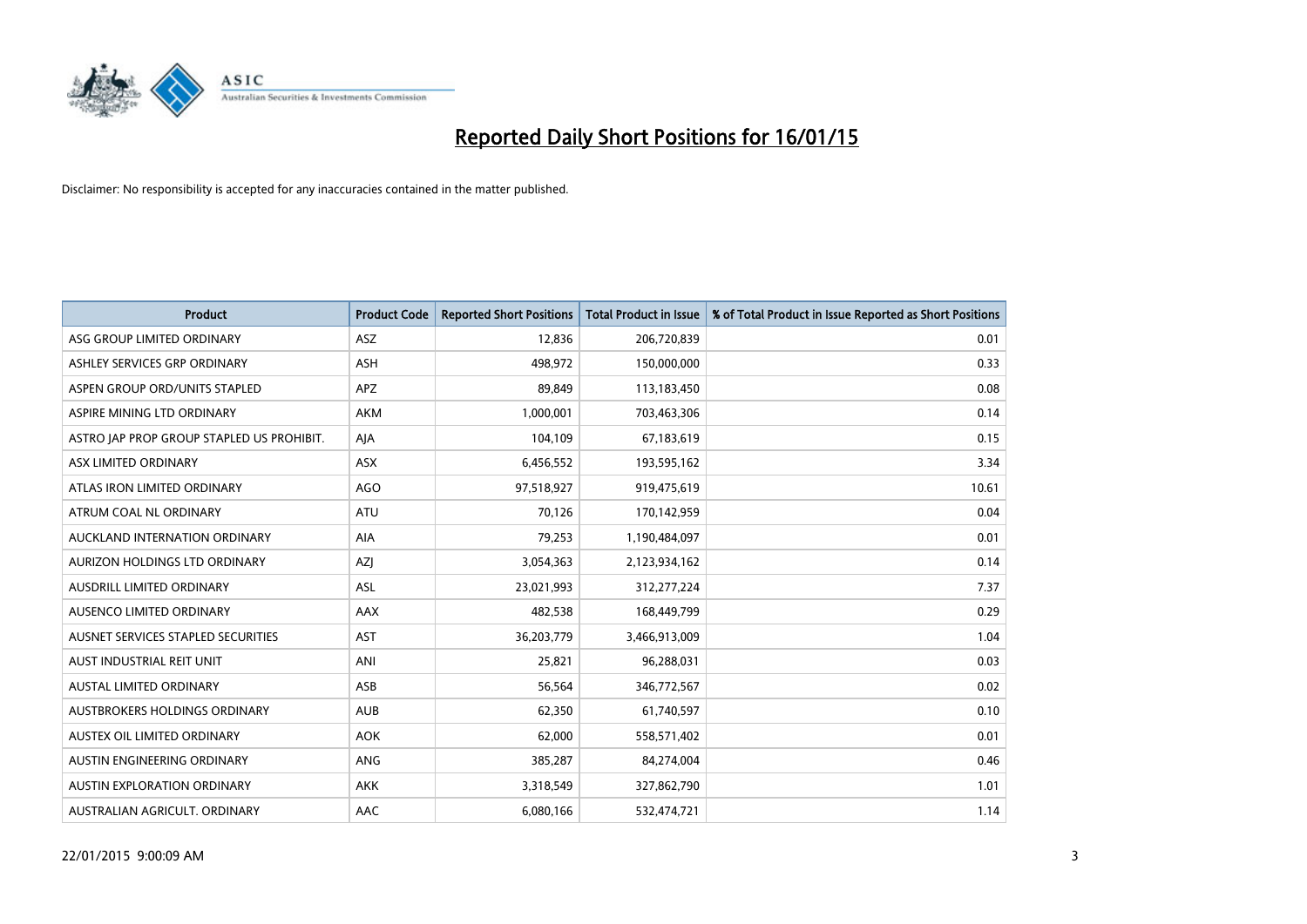

| <b>Product</b>                       | <b>Product Code</b> | <b>Reported Short Positions</b> | <b>Total Product in Issue</b> | % of Total Product in Issue Reported as Short Positions |
|--------------------------------------|---------------------|---------------------------------|-------------------------------|---------------------------------------------------------|
| AUSTRALIAN PHARM, ORDINARY           | API                 | 7,835,424                       | 488,115,883                   | 1.61                                                    |
| AUTOMOTIVE HOLDINGS ORDINARY         | AHE                 | 3,004,650                       | 306,437,941                   | 0.98                                                    |
| AVANCO RESOURCES LTD ORDINARY        | AVB                 | 3,263,736                       | 1,661,675,855                 | 0.20                                                    |
| AVEO GROUP STAPLED SECURITIES        | AOG                 | 2,689,037                       | 499,484,314                   | 0.54                                                    |
| AWE LIMITED ORDINARY                 | <b>AWE</b>          | 18,034,679                      | 525,861,050                   | 3.43                                                    |
| <b>AZONTO PET LTD ORDINARY</b>       | <b>APY</b>          | $\mathbf{1}$                    | 1,159,375,100                 | 0.00                                                    |
| AZUMAH RESOURCES ORDINARY            | <b>AZM</b>          | $\mathbf{1}$                    | 389,316,919                   | 0.00                                                    |
| BANDANNA ENERGY ORDINARY             | <b>BND</b>          | 17,540,654                      | 528,481,199                   | 3.32                                                    |
| BANK OF QUEENSLAND. ORDINARY         | <b>BOQ</b>          | 2,536,467                       | 366,982,047                   | 0.69                                                    |
| <b>BASE RES LIMITED ORDINARY</b>     | <b>BSE</b>          | 5,504,554                       | 563,902,771                   | 0.98                                                    |
| BATHURST RES LTD. ORDINARY           | <b>BRL</b>          | 207,998                         | 947,828,434                   | 0.02                                                    |
| <b>BC IRON LIMITED ORDINARY</b>      | <b>BCI</b>          | 16,110,124                      | 196,196,992                   | 8.21                                                    |
| BEACH ENERGY LIMITED ORDINARY        | <b>BPT</b>          | 28,950,093                      | 1,297,496,886                 | 2.23                                                    |
| BEADELL RESOURCE LTD ORDINARY        | <b>BDR</b>          | 40,603,228                      | 798,657,280                   | 5.08                                                    |
| <b>BEGA CHEESE LTD ORDINARY</b>      | <b>BGA</b>          | 2,970,703                       | 152,602,945                   | 1.95                                                    |
| BENDIGO AND ADELAIDE ORDINARY        | <b>BEN</b>          | 18,979,858                      | 450,934,198                   | 4.21                                                    |
| BERKELEY RESOURCES ORDINARY          | <b>BKY</b>          | 77,000                          | 180,361,323                   | 0.04                                                    |
| BETASHARESCASHETF ETF UNITS          | AAA                 | 634                             | 13,683,443                    | 0.00                                                    |
| <b>BHP BILLITON LIMITED ORDINARY</b> | <b>BHP</b>          | 12,412,629                      | 3,211,691,105                 | 0.39                                                    |
| <b>BIGAIR GROUP LIMITED ORDINARY</b> | BGL                 | 43,974                          | 174,432,340                   | 0.03                                                    |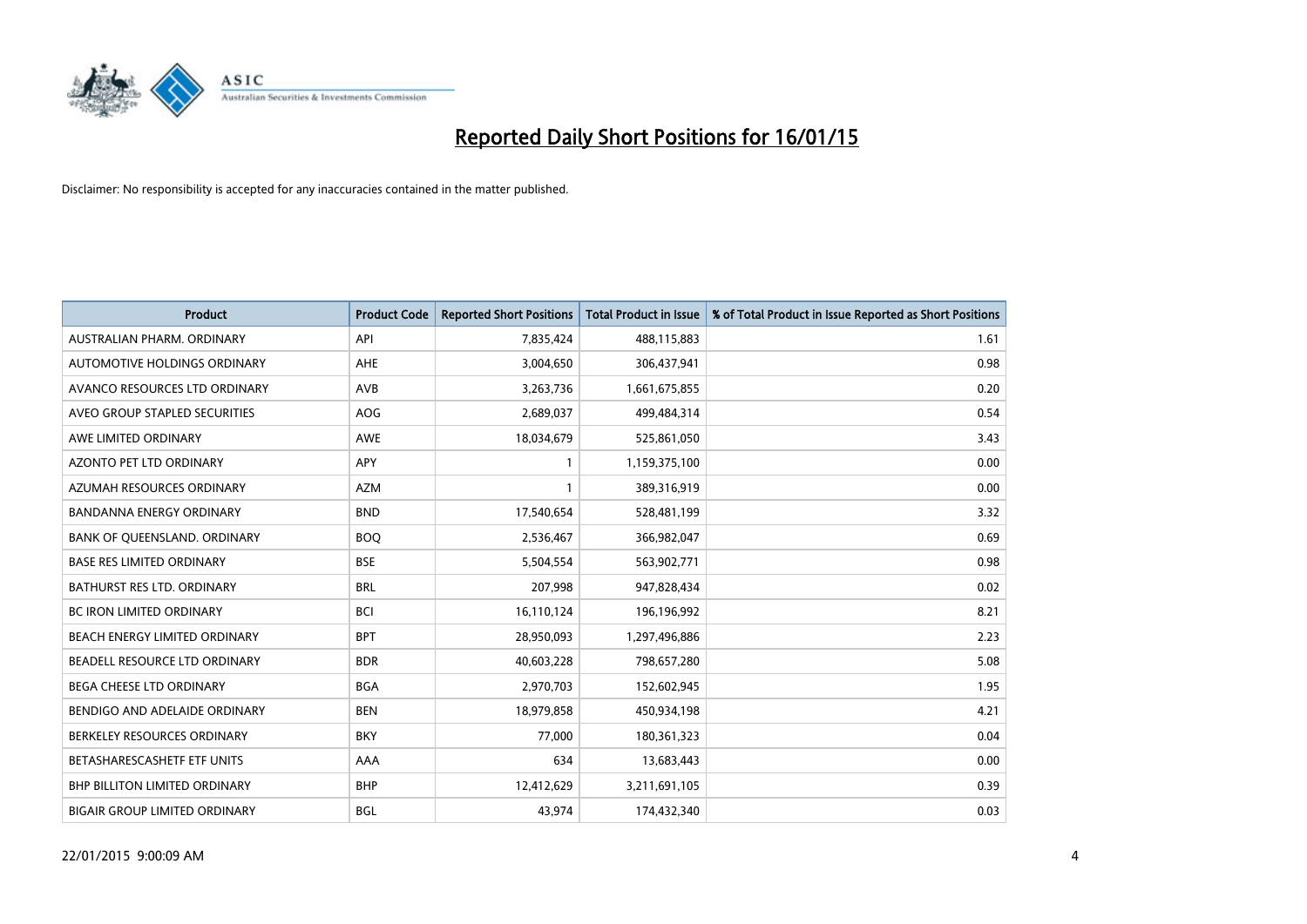

| <b>Product</b>                      | <b>Product Code</b> | <b>Reported Short Positions</b> | <b>Total Product in Issue</b> | % of Total Product in Issue Reported as Short Positions |
|-------------------------------------|---------------------|---------------------------------|-------------------------------|---------------------------------------------------------|
| <b>BILLABONG ORDINARY</b>           | <b>BBG</b>          | 7,708,081                       | 990,370,034                   | 0.78                                                    |
| <b>BLACKHAM RESOURCES ORDINARY</b>  | <b>BLK</b>          | 1,127,830                       | 143,614,941                   | 0.79                                                    |
| <b>BLACKMORES LIMITED ORDINARY</b>  | <b>BKL</b>          | 7,968                           | 17,224,199                    | 0.05                                                    |
| BLUESCOPE STEEL LTD ORDINARY        | <b>BSL</b>          | 8,678,942                       | 559,227,871                   | 1.55                                                    |
| <b>BOART LONGYEAR ORDINARY</b>      | <b>BLY</b>          | 20,436,697                      | 637,490,726                   | 3.21                                                    |
| <b>BORA BORA RESOURCES ORDINARY</b> | <b>BBR</b>          | 247,808                         | 35,970,000                    | 0.69                                                    |
| BORAL LIMITED, ORDINARY             | <b>BLD</b>          | 12,999,086                      | 782,736,249                   | 1.66                                                    |
| <b>BRADKEN LIMITED ORDINARY</b>     | <b>BKN</b>          | 2,289,390                       | 171,027,249                   | 1.34                                                    |
| <b>BRAMBLES LIMITED ORDINARY</b>    | <b>BXB</b>          | 5,239,031                       | 1,566,226,141                 | 0.33                                                    |
| <b>BREVILLE GROUP LTD ORDINARY</b>  | <b>BRG</b>          | 4,650,593                       | 130,095,322                   | 3.57                                                    |
| <b>BRICKWORKS LIMITED ORDINARY</b>  | <b>BKW</b>          | 50,341                          | 148,403,478                   | 0.03                                                    |
| BT INVESTMENT MNGMNT ORDINARY       | <b>BTT</b>          | $\mathbf{1}$                    | 292,408,424                   | 0.00                                                    |
| <b>BURSON GROUP LTD ORDINARY</b>    | <b>BAP</b>          | 1,490,849                       | 163,585,666                   | 0.91                                                    |
| <b>BURU ENERGY ORDINARY</b>         | <b>BRU</b>          | 16,834,129                      | 339,997,078                   | 4.95                                                    |
| <b>BWP TRUST ORDINARY UNITS</b>     | <b>BWP</b>          | 14,717,181                      | 639,724,826                   | 2.30                                                    |
| CABCHARGE AUSTRALIA ORDINARY        | CAB                 | 9,740,574                       | 120,430,683                   | 8.09                                                    |
| <b>CADENCE CAPITAL ORDINARY</b>     | <b>CDM</b>          | 170,000                         | 199,910,008                   | 0.09                                                    |
| CALTEX AUSTRALIA ORDINARY           | <b>CTX</b>          | 837,200                         | 270,000,000                   | 0.31                                                    |
| CAPE LAMBERT RES LTD ORDINARY       | <b>CFE</b>          | 280,137                         | 626,686,586                   | 0.04                                                    |
| CAPITOL HEALTH ORDINARY             | CAJ                 | 495,841                         | 496,244,861                   | 0.10                                                    |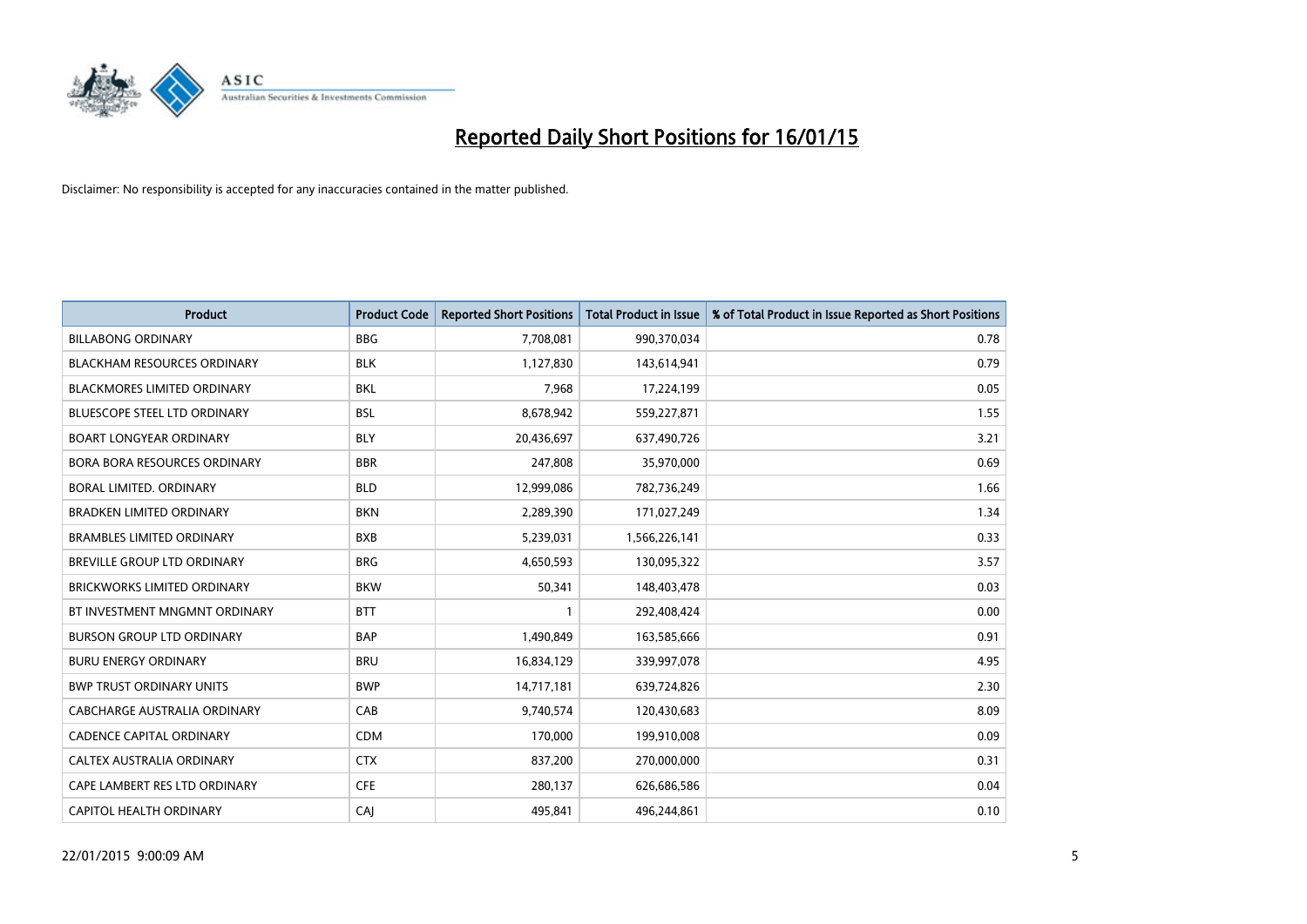

| <b>Product</b>                          | <b>Product Code</b> | <b>Reported Short Positions</b> | <b>Total Product in Issue</b> | % of Total Product in Issue Reported as Short Positions |
|-----------------------------------------|---------------------|---------------------------------|-------------------------------|---------------------------------------------------------|
| <b>CARDNO LIMITED ORDINARY</b>          | CDD                 | 16,470,936                      | 164,362,901                   | 10.02                                                   |
| <b>CARINDALE PROPERTY UNIT</b>          | <b>CDP</b>          | 8,823                           | 70,000,000                    | 0.01                                                    |
| CARNARVON PETROLEUM ORDINARY            | <b>CVN</b>          | 2,058,612                       | 988,295,069                   | 0.21                                                    |
| CARNEGIE WAVE ENERGY ORDINARY           | <b>CWE</b>          | 500                             | 1,742,824,771                 | 0.00                                                    |
| CARSALES.COM LTD ORDINARY               | <b>CRZ</b>          | 14,613,098                      | 239,001,759                   | 6.11                                                    |
| <b>CASH CONVERTERS ORDINARY</b>         | CCV                 | 6,005,173                       | 478,876,525                   | 1.25                                                    |
| CEDAR WOODS PROP. ORDINARY              | <b>CWP</b>          | 223,702                         | 78,336,371                    | 0.29                                                    |
| CENTRAL PETROLEUM ORDINARY              | <b>CTP</b>          | 5.737                           | 368,718,957                   | 0.00                                                    |
| CENTURIA METRO REIT STAPLED             | <b>CMA</b>          | 698,404                         | 71,500,158                    | 0.98                                                    |
| CFS RETAIL TRUST GRP STAPLED SECURITIES | <b>CFX</b>          | 5,259,496                       | 3,050,355,727                 | 0.17                                                    |
| <b>CHALLENGER LIMITED ORDINARY</b>      | <b>CGF</b>          | 1,425,585                       | 569,725,821                   | 0.25                                                    |
| CHANDLER MACLEOD LTD ORDINARY           | <b>CMG</b>          | 4,000                           | 547,985,086                   | 0.00                                                    |
| CHARTER HALL GROUP STAPLED US PROHIBIT. | <b>CHC</b>          | 630,424                         | 355,051,540                   | 0.18                                                    |
| <b>CHARTER HALL RETAIL UNITS</b>        | <b>COR</b>          | 14,971,316                      | 372,893,153                   | 4.01                                                    |
| <b>CHORUS LIMITED ORDINARY</b>          | CNU                 | 52,292                          | 396,369,767                   | 0.01                                                    |
| CLEARVIEW WEALTH LTD ORDINARY           | <b>CVW</b>          | 10,001                          | 581,111,182                   | 0.00                                                    |
| CLINUVEL PHARMACEUT. ORDINARY           | <b>CUV</b>          | 35,458                          | 42,526,245                    | 0.08                                                    |
| COAL OF AFRICA LTD ORDINARY             | <b>CZA</b>          | 426                             | 1,599,368,613                 | 0.00                                                    |
| <b>COALSPUR MINES LTD ORDINARY</b>      | <b>CPL</b>          | 75,945                          | 641,544,455                   | 0.01                                                    |
| COCA-COLA AMATIL ORDINARY               | <b>CCL</b>          | 25,936,914                      | 763,590,249                   | 3.40                                                    |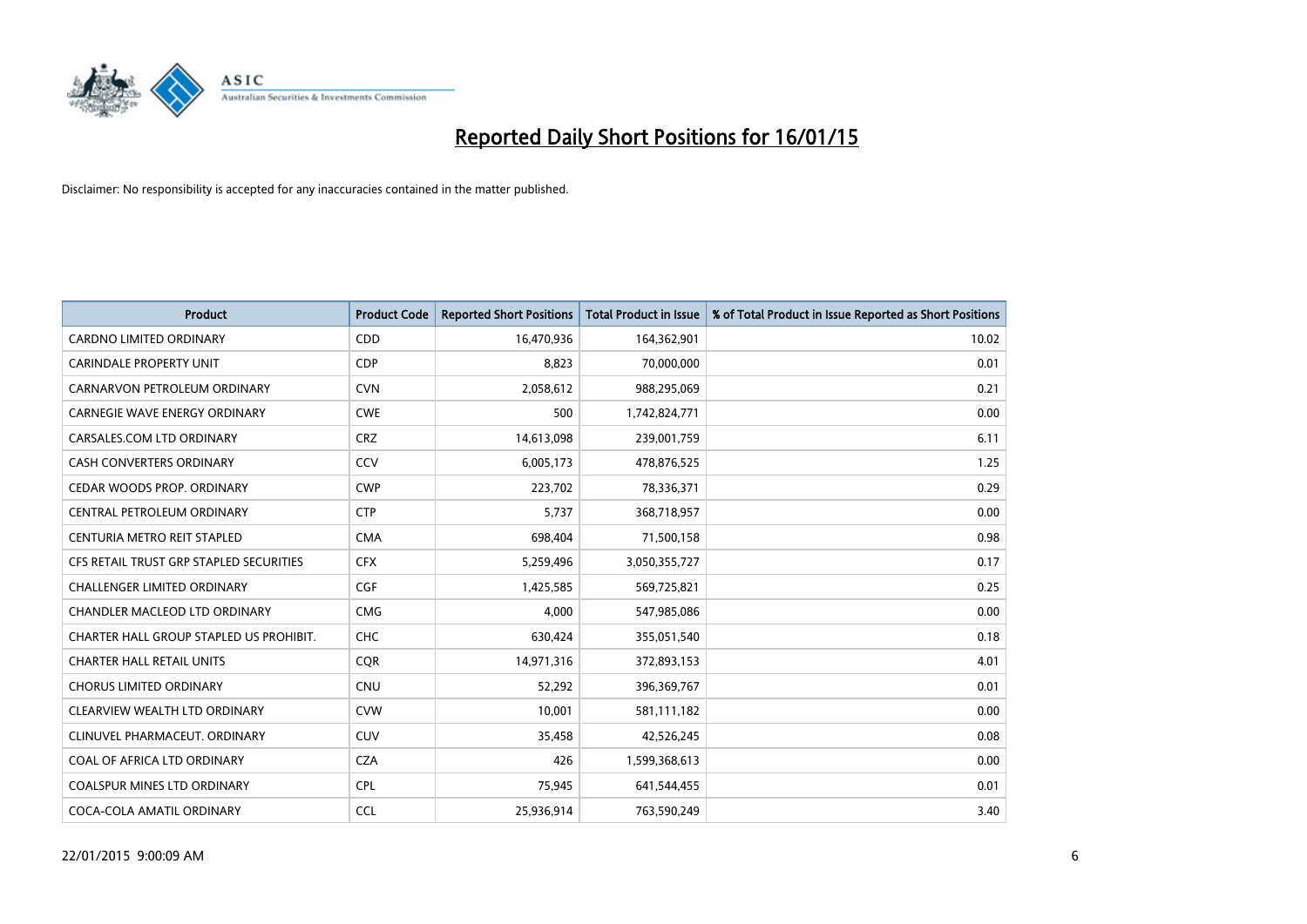

| <b>Product</b>                          | <b>Product Code</b> | <b>Reported Short Positions</b> | <b>Total Product in Issue</b> | % of Total Product in Issue Reported as Short Positions |
|-----------------------------------------|---------------------|---------------------------------|-------------------------------|---------------------------------------------------------|
| <b>COCHLEAR LIMITED ORDINARY</b>        | <b>COH</b>          | 5,351,164                       | 57,081,775                    | 9.37                                                    |
| COCKATOO COAL ORDINARY                  | <b>COK</b>          | 167,987                         | 4,560,196,928                 | 0.00                                                    |
| <b>CODAN LIMITED ORDINARY</b>           | <b>CDA</b>          | 78,012                          | 177,063,244                   | 0.04                                                    |
| <b>COFFEY INTERNATIONAL ORDINARY</b>    | <b>COF</b>          | 6,077                           | 255,833,165                   | 0.00                                                    |
| <b>COKAL LTD ORDINARY</b>               | <b>CKA</b>          | 6,820                           | 471,487,926                   | 0.00                                                    |
| <b>COLLECTION HOUSE ORDINARY</b>        | <b>CLH</b>          | 2,731,308                       | 130,443,227                   | 2.09                                                    |
| <b>COLLINS FOODS LTD ORDINARY</b>       | <b>CKF</b>          | 3,973                           | 93,000,003                    | 0.00                                                    |
| COMMONWEALTH BANK, ORDINARY             | <b>CBA</b>          | 21,836,091                      | 1,621,319,194                 | 1.35                                                    |
| <b>COMPASS RESOURCES ORDINARY</b>       | <b>CMR</b>          | 7,472                           | 1,403,744,100                 | 0.00                                                    |
| <b>COMPUTERSHARE LTD ORDINARY</b>       | <b>CPU</b>          | 8,156,680                       | 556,203,079                   | 1.47                                                    |
| COOPER ENERGY LTD ORDINARY              | <b>COE</b>          | 98,886                          | 331,905,323                   | 0.03                                                    |
| <b>CORP TRAVEL LIMITED ORDINARY</b>     | <b>CTD</b>          | 619,863                         | 96,993,355                    | 0.64                                                    |
| <b>COVER-MORE GRP LTD ORDINARY</b>      | <b>CVO</b>          | 5,362,078                       | 317,750,000                   | 1.69                                                    |
| <b>CREDIT CORP GROUP ORDINARY</b>       | <b>CCP</b>          | 471,403                         | 46,296,407                    | 1.02                                                    |
| <b>CROMWELL PROP STAPLED SECURITIES</b> | <b>CMW</b>          | 10,992,163                      | 1,735,299,783                 | 0.63                                                    |
| CROWN RESORTS LTD ORDINARY              | <b>CWN</b>          | 15,541,496                      | 728,394,185                   | 2.13                                                    |
| <b>CSG LIMITED ORDINARY</b>             | <b>CSV</b>          | 339,334                         | 284,148,839                   | 0.12                                                    |
| <b>CSL LIMITED ORDINARY</b>             | <b>CSL</b>          | 946,526                         | 473,852,185                   | 0.20                                                    |
| <b>CSR LIMITED ORDINARY</b>             | <b>CSR</b>          | 12,307,451                      | 506,000,315                   | 2.43                                                    |
| <b>CUDECO LIMITED ORDINARY</b>          | CDU                 | 9,615,983                       | 243,055,501                   | 3.96                                                    |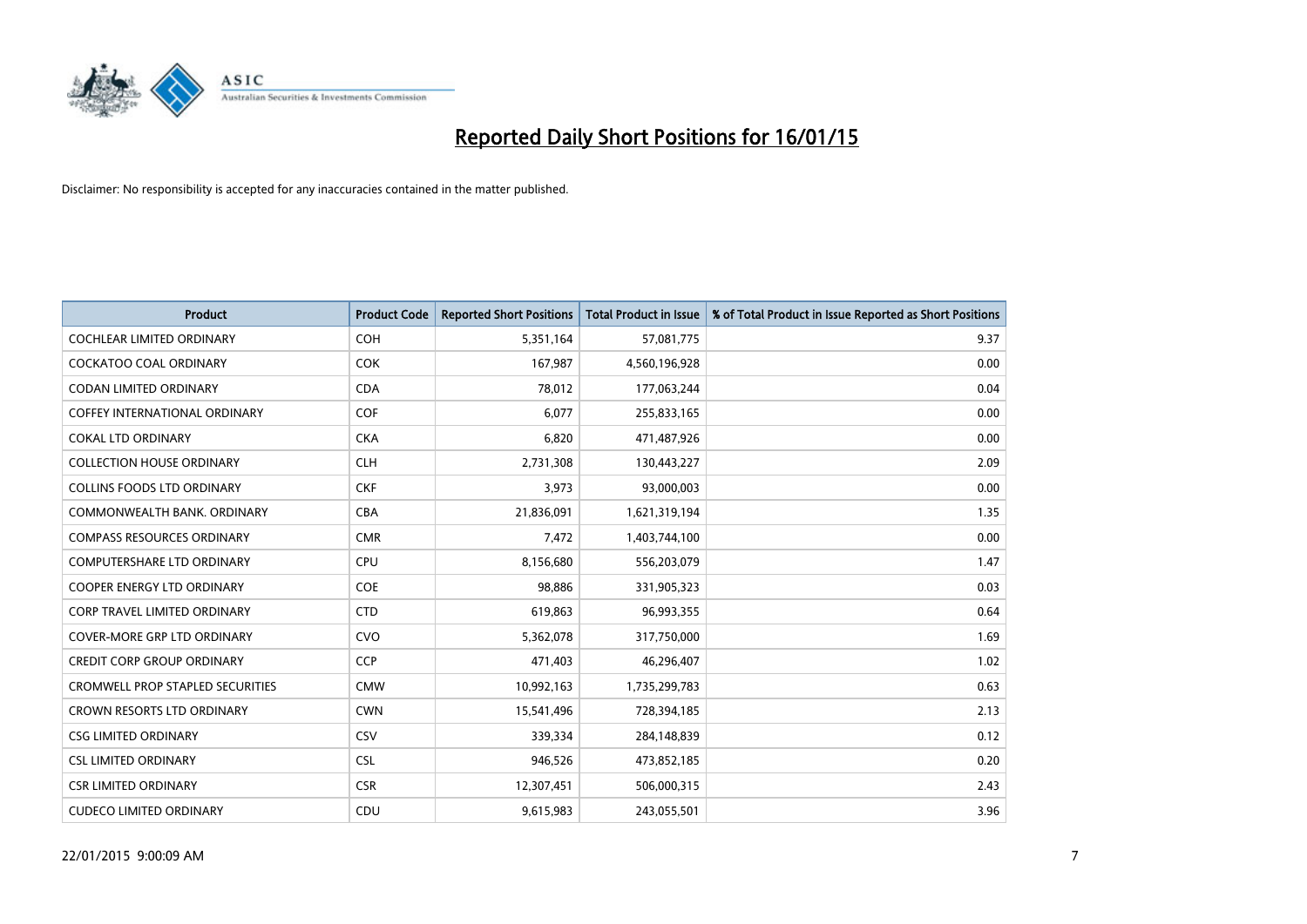

| <b>Product</b>                       | <b>Product Code</b> | <b>Reported Short Positions</b> | <b>Total Product in Issue</b> | % of Total Product in Issue Reported as Short Positions |
|--------------------------------------|---------------------|---------------------------------|-------------------------------|---------------------------------------------------------|
| DECMIL GROUP LIMITED ORDINARY        | <b>DCG</b>          | 896,212                         | 168,657,794                   | 0.53                                                    |
| DEEP YELLOW LIMITED ORDINARY         | <b>DYL</b>          | 1,002                           | 1,900,807,969                 | 0.00                                                    |
| DEVINE LIMITED ORDINARY              | <b>DVN</b>          | 1,548                           | 158,730,556                   | 0.00                                                    |
| DEXUS PROPERTY GROUP STAPLED UNITS   | <b>DXS</b>          | 1,058,547                       | 905,531,797                   | 0.12                                                    |
| DICK SMITH HLDGS ORDINARY            | <b>DSH</b>          | 15,937,517                      | 236,511,364                   | 6.74                                                    |
| DISCOVERY METALS LTD ORDINARY        | <b>DML</b>          | 445,184                         | 644,039,581                   | 0.07                                                    |
| DOMINO PIZZA ENTERPR ORDINARY        | <b>DMP</b>          | 1,494,055                       | 86,160,773                    | 1.73                                                    |
| DONACO INTERNATIONAL ORDINARY        | <b>DNA</b>          | 9,325,563                       | 460,505,113                   | 2.03                                                    |
| DORAY MINERALS LTD ORDINARY          | <b>DRM</b>          | 207,817                         | 167,084,256                   | 0.12                                                    |
| DOWNER EDI LIMITED ORDINARY          | <b>DOW</b>          | 28,036,155                      | 435,399,975                   | 6.44                                                    |
| DRILLSEARCH ENERGY ORDINARY          | <b>DLS</b>          | 11,717,767                      | 461,101,450                   | 2.54                                                    |
| DUET GROUP STAPLED US PROHIBIT.      | <b>DUE</b>          | 17,388,413                      | 1,493,678,915                 | 1.16                                                    |
| DULUXGROUP LIMITED ORDINARY          | <b>DLX</b>          | 2,567,634                       | 388,543,268                   | 0.66                                                    |
| ECHO ENTERTAINMENT ORDINARY          | <b>EGP</b>          | 10,141,255                      | 825,672,730                   | 1.23                                                    |
| <b>ELDERS LIMITED ORDINARY</b>       | <b>ELD</b>          | 677,245                         | 83,734,671                    | 0.81                                                    |
| <b>EMECO HOLDINGS ORDINARY</b>       | <b>EHL</b>          | 7,762,357                       | 599,675,707                   | 1.29                                                    |
| <b>ENDEAVOUR MIN CORP CDI 1:1</b>    | <b>EVR</b>          | 55,808                          | 46,222,520                    | 0.12                                                    |
| <b>ENERGY RESOURCES ORDINARY 'A'</b> | <b>ERA</b>          | 10,897,564                      | 517,725,062                   | 2.10                                                    |
| <b>ENERGY WORLD CORPOR, ORDINARY</b> | <b>EWC</b>          | 48,126,005                      | 1,734,166,672                 | 2.78                                                    |
| <b>ENSOGO LIMITED ORDINARY</b>       | E88                 | 212,388                         | 426,069,834                   | 0.05                                                    |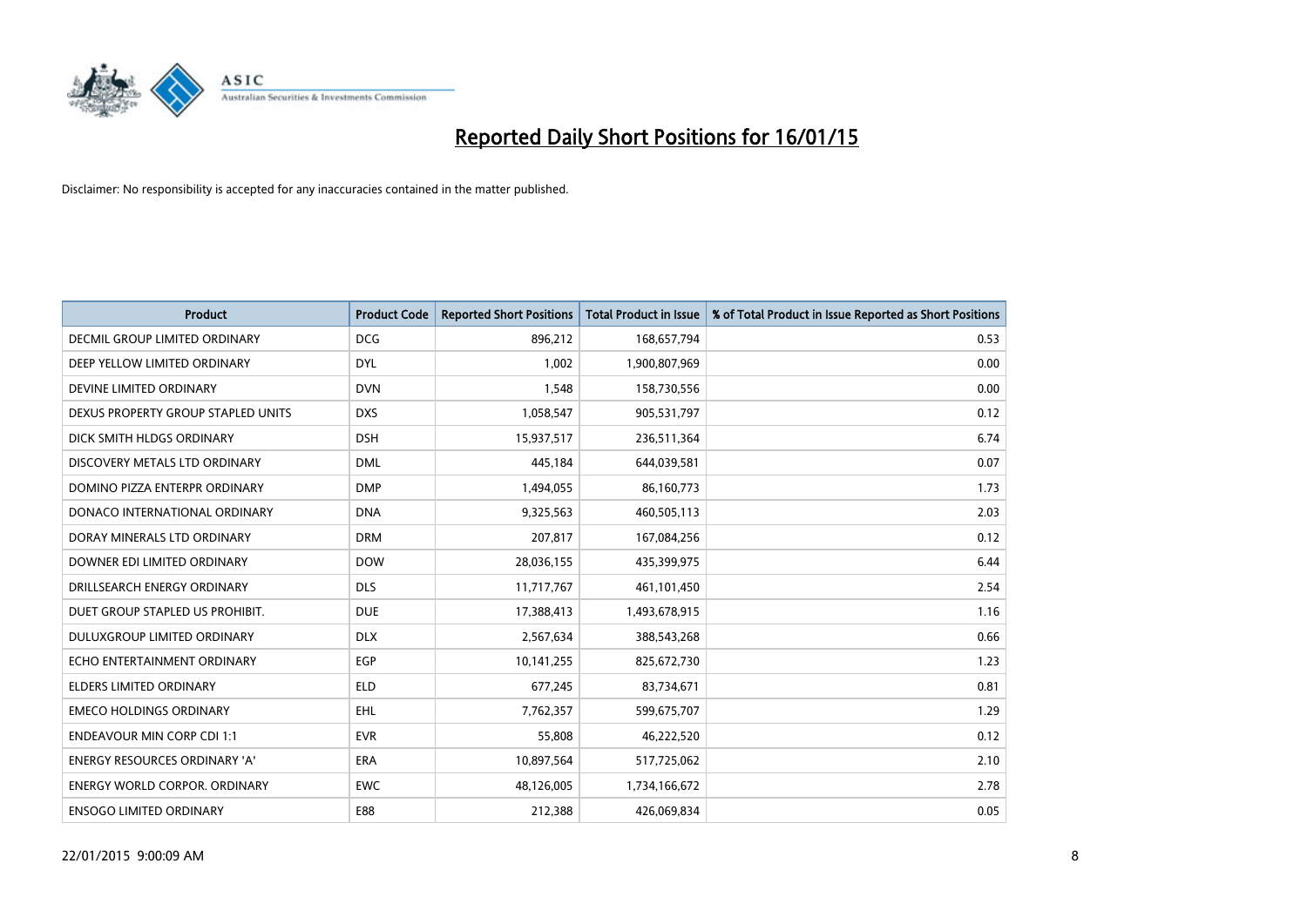

| <b>Product</b>                         | <b>Product Code</b> | <b>Reported Short Positions</b> | <b>Total Product in Issue</b> | % of Total Product in Issue Reported as Short Positions |
|----------------------------------------|---------------------|---------------------------------|-------------------------------|---------------------------------------------------------|
| EQUATORIAL RES LTD ORDINARY            | EQX                 | 33                              | 124,445,353                   | 0.00                                                    |
| EQUITY TRUSTEES ORDINARY               | EQT                 | 48,031                          | 19,269,445                    | 0.25                                                    |
| ERM POWER LIMITED ORDINARY             | EPW                 | 1,147,207                       | 241,477,698                   | 0.48                                                    |
| ESTIA HEALTH LTD ORDINARY              | <b>EHE</b>          | 800,359                         | 180,885,580                   | 0.44                                                    |
| EVOLUTION MINING LTD ORDINARY          | <b>EVN</b>          | 30,038,599                      | 714,921,647                   | 4.20                                                    |
| FAIRFAX MEDIA LTD ORDINARY             | <b>FXI</b>          | 51,272,424                      | 2,351,955,725                 | 2.18                                                    |
| <b>FANTASTIC HOLDINGS ORDINARY</b>     | <b>FAN</b>          | 14,643                          | 103,257,398                   | 0.01                                                    |
| FAR LTD ORDINARY                       | <b>FAR</b>          | 11,130,390                      | 3,126,808,427                 | 0.36                                                    |
| FEDERATION CNTRES ORD/UNIT STAPLED SEC | <b>FDC</b>          | 3,998,916                       | 1,427,641,565                 | 0.28                                                    |
| FINBAR GROUP LIMITED ORDINARY          | FRI                 | 7,447                           | 228,720,815                   | 0.00                                                    |
| FISHER & PAYKEL H. ORDINARY            | <b>FPH</b>          | 726                             | 557,847,151                   | 0.00                                                    |
| FLEETWOOD CORP ORDINARY                | <b>FWD</b>          | 1,473,989                       | 61,039,412                    | 2.41                                                    |
| FLETCHER BUILDING ORDINARY             | <b>FBU</b>          | 2,199,069                       | 687,854,788                   | 0.32                                                    |
| FLEXIGROUP LIMITED ORDINARY            | <b>FXL</b>          | 9,131,225                       | 304,096,060                   | 3.00                                                    |
| FLIGHT CENTRE TRAVEL ORDINARY          | <b>FLT</b>          | 6,825,117                       | 100,725,711                   | 6.78                                                    |
| FLINDERS MINES LTD ORDINARY            | <b>FMS</b>          | 165,000                         | 2,762,995,689                 | 0.01                                                    |
| FOCUS MINERALS LTD ORDINARY            | <b>FML</b>          | 4,727,169                       | 9,137,375,877                 | 0.05                                                    |
| FOLKESTONE EDU TRUST UNITS             | <b>FET</b>          | 70,111                          | 243,547,032                   | 0.03                                                    |
| FONTERRA SHARE FUND ORDINARY UNITS     | <b>FSF</b>          | 109,403                         | 123,027,274                   | 0.09                                                    |
| FORTESCUE METALS GRP ORDINARY          | <b>FMG</b>          | 305,168,014                     | 3,113,798,151                 | 9.80                                                    |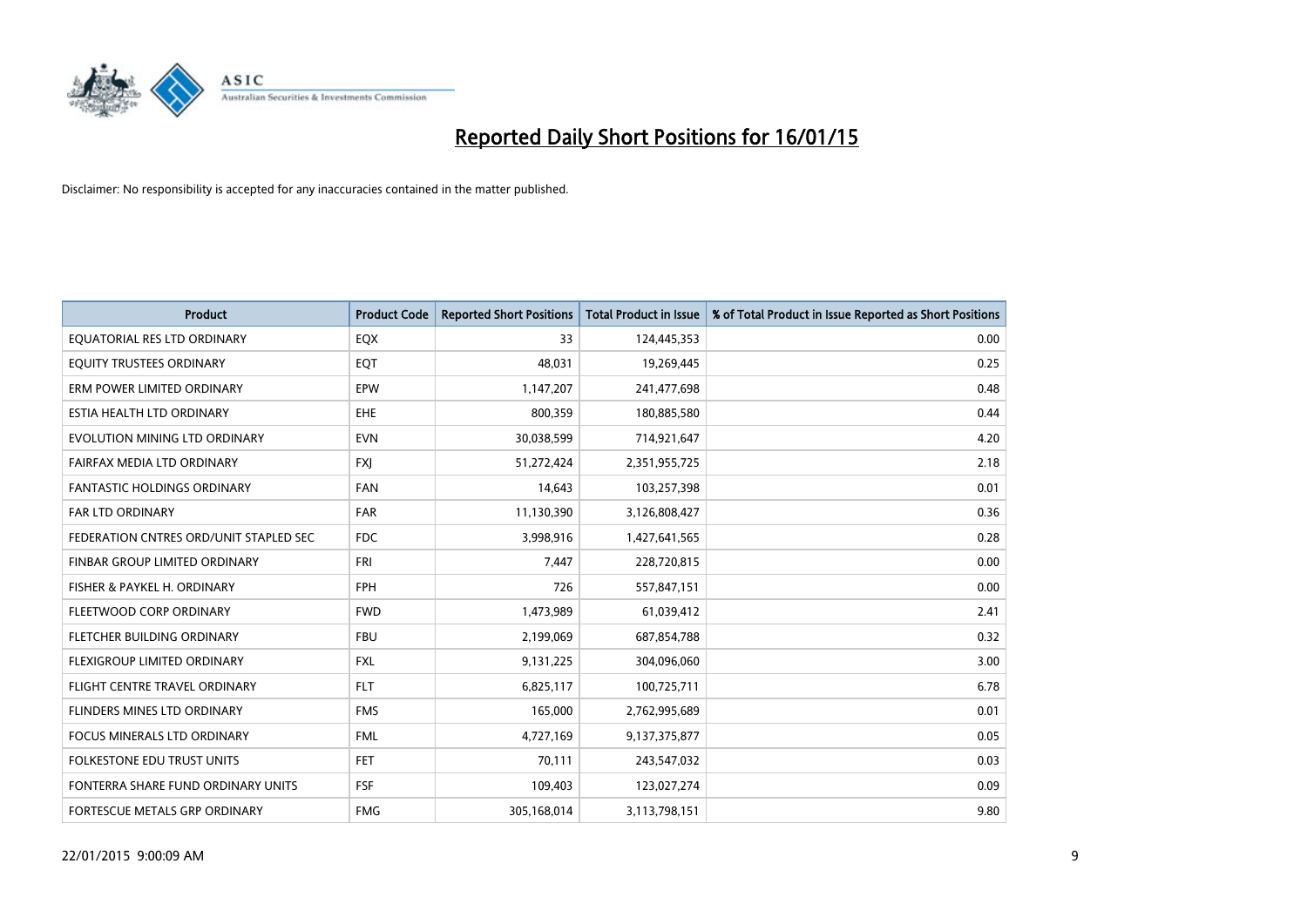

| <b>Product</b>                             | <b>Product Code</b> | <b>Reported Short Positions</b> | <b>Total Product in Issue</b> | % of Total Product in Issue Reported as Short Positions |
|--------------------------------------------|---------------------|---------------------------------|-------------------------------|---------------------------------------------------------|
| FREEDOM FOOD LTD ORDINARY                  | <b>FNP</b>          | 1,107                           | 152,689,663                   | 0.00                                                    |
| FUNTASTIC LIMITED ORDINARY                 | <b>FUN</b>          | 370,000                         | 669,869,723                   | 0.06                                                    |
| <b>G.U.D. HOLDINGS ORDINARY</b>            | GUD                 | 2,967,460                       | 70,939,492                    | 4.18                                                    |
| <b>G8 EDUCATION LIMITED ORDINARY</b>       | <b>GEM</b>          | 8,801,167                       | 353,691,630                   | 2.49                                                    |
| <b>GALAXY RESOURCES ORDINARY</b>           | GXY                 | 1,371,021                       | 1,064,783,990                 | 0.13                                                    |
| <b>GALILEO JAPAN TRUST UNIT</b>            | GIT                 | 10,080                          | 106,444,665                   | 0.01                                                    |
| <b>GBST HOLDINGS ORDINARY</b>              | GBT                 | 10,065                          | 66,561,725                    | 0.02                                                    |
| <b>GDI PROPERTY GRP STAPLED SECURITIES</b> | GDI                 | 335,998                         | 567,575,025                   | 0.06                                                    |
| <b>GENESIS ENERGY LTD ORDINARY</b>         | <b>GNE</b>          | 1,000                           | 1,000,000,000                 | 0.00                                                    |
| <b>GENETIC TECHNOLOGIES ORDINARY</b>       | GTG                 | 3,518,280                       | 856,860,254                   | 0.41                                                    |
| <b>GENTRACK GROUP LTD ORDINARY</b>         | GTK                 | 3,000                           | 72,699,510                    | 0.00                                                    |
| <b>GENWORTH MORTGAGE ORDINARY</b>          | <b>GMA</b>          | 17,521,869                      | 650,000,000                   | 2.70                                                    |
| <b>GEODYNAMICS LIMITED ORDINARY</b>        | GDY                 | 819                             | 435,880,130                   | 0.00                                                    |
| <b>GINDALBIE METALS LTD ORDINARY</b>       | GBG                 | 31,210,765                      | 1,495,306,811                 | 2.09                                                    |
| <b>GOLD ROAD RES LTD ORDINARY</b>          | GOR                 | 1,911,622                       | 594,881,822                   | 0.32                                                    |
| <b>GOODMAN FIELDER. ORDINARY</b>           | <b>GFF</b>          | 5,054,287                       | 1,955,559,207                 | 0.26                                                    |
| <b>GOODMAN GROUP STAPLED</b>               | GMG                 | 14,302,302                      | 1,745,460,061                 | 0.82                                                    |
| <b>GPT GROUP STAPLED SEC.</b>              | GPT                 | 3,835,389                       | 1,685,460,955                 | 0.23                                                    |
| <b>GRAINCORP LIMITED A CLASS ORDINARY</b>  | <b>GNC</b>          | 14,664,907                      | 228,855,628                   | 6.41                                                    |
| <b>GRANGE RESOURCES. ORDINARY</b>          | GRR                 | 5,885,534                       | 1,157,338,698                 | 0.51                                                    |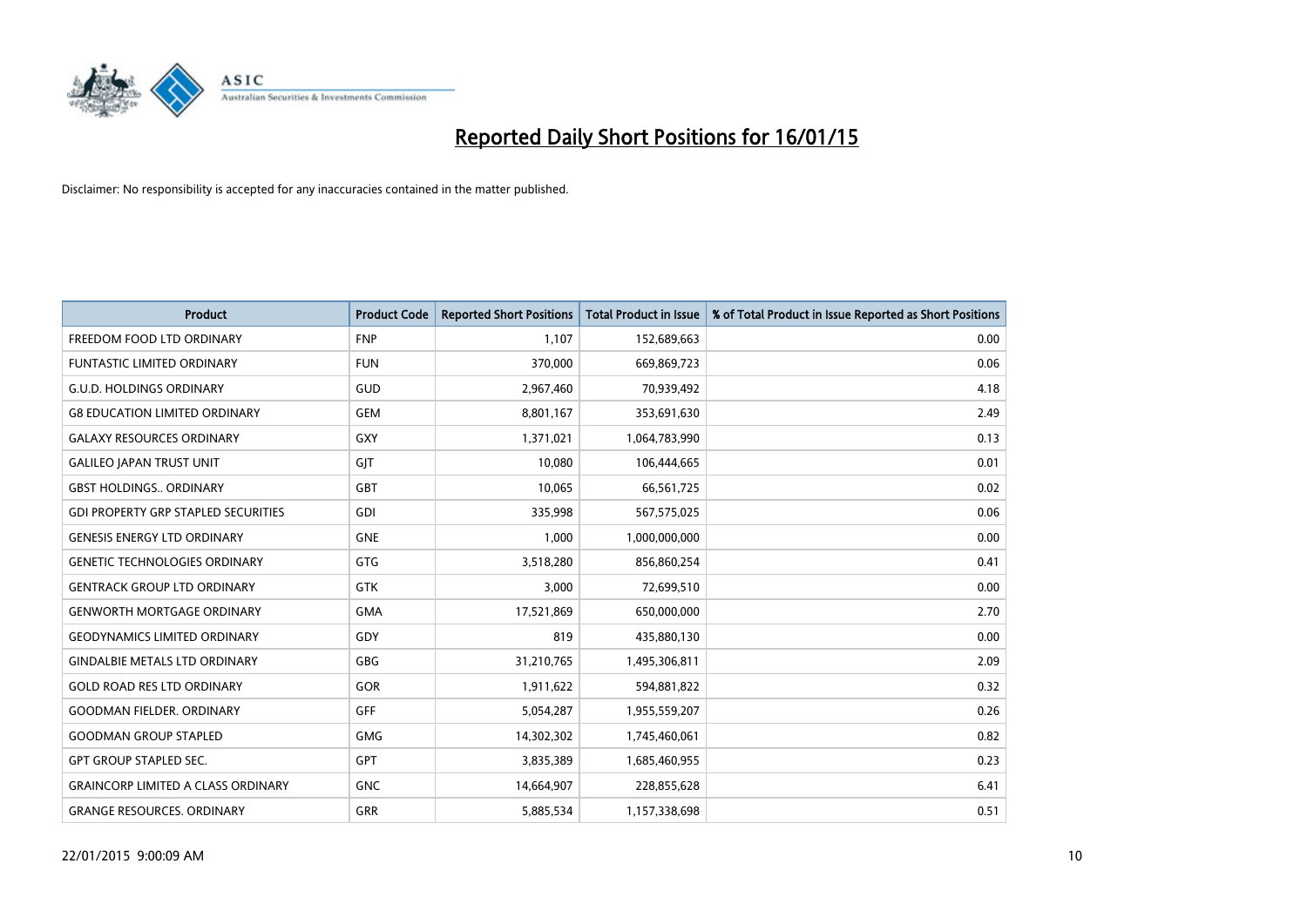

| <b>Product</b>                                   | <b>Product Code</b> | <b>Reported Short Positions</b> | <b>Total Product in Issue</b> | % of Total Product in Issue Reported as Short Positions |
|--------------------------------------------------|---------------------|---------------------------------|-------------------------------|---------------------------------------------------------|
| <b>GRAYS ECOM LTD ORDINARY</b>                   | <b>GEG</b>          | 9,036                           | 92,109,420                    | 0.01                                                    |
| <b>GREENCROSS LIMITED ORDINARY</b>               | GXL                 | 2,442,511                       | 111,447,503                   | 2.19                                                    |
| <b>GREENLAND MIN EN LTD ORDINARY</b>             | GGG                 | 3,234,064                       | 669,389,552                   | 0.48                                                    |
| GREENLAND MIN EN LTD RIGHTS 26-JUN-14            | GGGR                | 3,842                           | 88,685,050                    | 0.00                                                    |
| <b>GROWTHPOINT PROPERTY ORD/UNIT STAPLED SEC</b> | GOZ                 | 681,557                         | 554,602,697                   | 0.12                                                    |
| <b>GRYPHON MINERALS LTD ORDINARY</b>             | GRY                 | 2,284,055                       | 401,185,424                   | 0.57                                                    |
| <b>GUILDFORD COAL LTD ORDINARY</b>               | <b>GUF</b>          | 29,999                          | 917,612,681                   | 0.00                                                    |
| <b>GWA GROUP LTD ORDINARY</b>                    | <b>GWA</b>          | 15,891,137                      | 306,533,770                   | 5.18                                                    |
| HANSEN TECHNOLOGIES ORDINARY                     | <b>HSN</b>          | 286                             | 163,214,381                   | 0.00                                                    |
| <b>HARVEY NORMAN ORDINARY</b>                    | <b>HVN</b>          | 43,854,375                      | 1,110,603,911                 | 3.95                                                    |
| HEALTHSCOPE LIMITED. ORDINARY                    | <b>HSO</b>          | 14,227,184                      | 1,732,094,838                 | 0.82                                                    |
| <b>HENDERSON GROUP CDI 1:1</b>                   | <b>HGG</b>          | 4,377,635                       | 766,858,952                   | 0.57                                                    |
| HFA HOLDINGS LIMITED ORDINARY                    | <b>HFA</b>          | 308                             | 162,147,897                   | 0.00                                                    |
| HIGHLANDS PACIFIC ORDINARY                       | HIG                 | 3,153                           | 918,694,336                   | 0.00                                                    |
| HILLGROVE RES LTD ORDINARY                       | <b>HGO</b>          | 133,291                         | 147,711,123                   | 0.09                                                    |
| <b>HILLS LTD ORDINARY</b>                        | <b>HIL</b>          | 1,352,932                       | 231,985,526                   | 0.58                                                    |
| HORIZON OIL LIMITED ORDINARY                     | <b>HZN</b>          | 38,794,230                      | 1,301,981,265                 | 2.98                                                    |
| HOTEL PROPERTY STAPLED                           | <b>HPI</b>          | 137,463                         | 146,105,439                   | 0.09                                                    |
| <b>ICAR ASIA LTD ORDINARY</b>                    | ICO                 | 430,982                         | 217,769,656                   | 0.20                                                    |
| <b>ICON ENERGY LIMITED ORDINARY</b>              | <b>ICN</b>          | 100,000                         | 618,717,503                   | 0.02                                                    |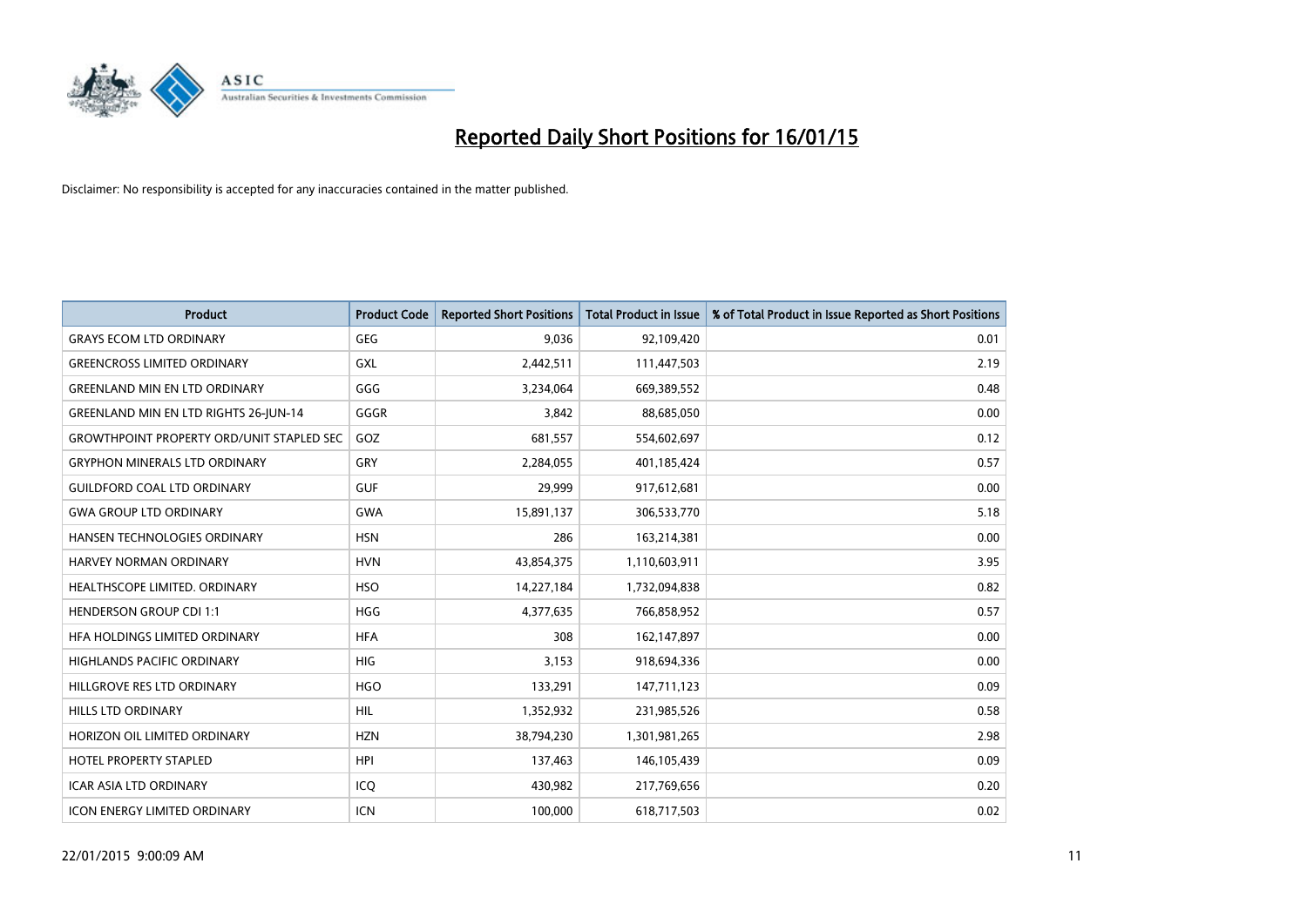

| <b>Product</b>                                | <b>Product Code</b> | <b>Reported Short Positions</b> | <b>Total Product in Issue</b> | % of Total Product in Issue Reported as Short Positions |
|-----------------------------------------------|---------------------|---------------------------------|-------------------------------|---------------------------------------------------------|
| <b>IINET LIMITED ORDINARY</b>                 | <b>IIN</b>          | 7,798,120                       | 162,163,526                   | 4.81                                                    |
| ILUKA RESOURCES ORDINARY                      | ILU                 | 19,350,541                      | 418,700,517                   | 4.62                                                    |
| <b>IMDEX LIMITED ORDINARY</b>                 | <b>IMD</b>          | 1,292,528                       | 216,203,136                   | 0.60                                                    |
| IMF BENTHAM LTD ORDINARY                      | <b>IMF</b>          | 4,446,814                       | 166,580,957                   | 2.67                                                    |
| <b>INCITEC PIVOT ORDINARY</b>                 | <b>IPL</b>          | 27,020,878                      | 1,675,621,466                 | 1.61                                                    |
| INDEPENDENCE GROUP ORDINARY                   | <b>IGO</b>          | 1,874,910                       | 234,256,573                   | 0.80                                                    |
| <b>INDOPHIL RESOURCES ORDINARY</b>            | <b>IRN</b>          | 3,966,850                       | 1,203,146,194                 | 0.33                                                    |
| <b>INDUSTRIA REIT STAPLED</b>                 | <b>IDR</b>          | 434,550                         | 125,000,001                   | 0.35                                                    |
| INFIGEN ENERGY STAPLED SECURITIES             | <b>IFN</b>          | 3,264,396                       | 767,887,581                   | 0.43                                                    |
| <b>INFOMEDIA LTD ORDINARY</b>                 | <b>IFM</b>          | 744,298                         | 307,127,687                   | 0.24                                                    |
| INGENIA GROUP STAPLED SECURITIES              | <b>INA</b>          | 9,875,614                       | 878,851,910                   | 1.12                                                    |
| <b>INSURANCE AUSTRALIA ORDINARY</b>           | <b>IAG</b>          | 12,494,772                      | 2,341,618,048                 | 0.53                                                    |
| <b>INTREPID MINES ORDINARY</b>                | <b>IAU</b>          | 618,308                         | 369,869,196                   | 0.17                                                    |
| <b>INVESTA OFFICE FUND STAPLED SECURITIES</b> | <b>IOF</b>          | 890,870                         | 614,047,458                   | 0.15                                                    |
| <b>INVOCARE LIMITED ORDINARY</b>              | <b>IVC</b>          | 4,024,935                       | 110,030,298                   | 3.66                                                    |
| <b>IOOF HOLDINGS LTD ORDINARY</b>             | IFL                 | 13,469,485                      | 300,133,752                   | 4.49                                                    |
| <b>IPH LIMITED ORDINARY</b>                   | <b>IPH</b>          | 548,406                         | 157,559,499                   | 0.35                                                    |
| <b>IPROPERTY GROUP LTD ORDINARY</b>           | <b>IPP</b>          | 2,119,031                       | 186,703,204                   | 1.13                                                    |
| <b>IRESS LIMITED ORDINARY</b>                 | <b>IRE</b>          | 5,751,971                       | 159,097,319                   | 3.62                                                    |
| <b>ISELECT LTD ORDINARY</b>                   | <b>ISU</b>          | 1,391,599                       | 261,489,894                   | 0.53                                                    |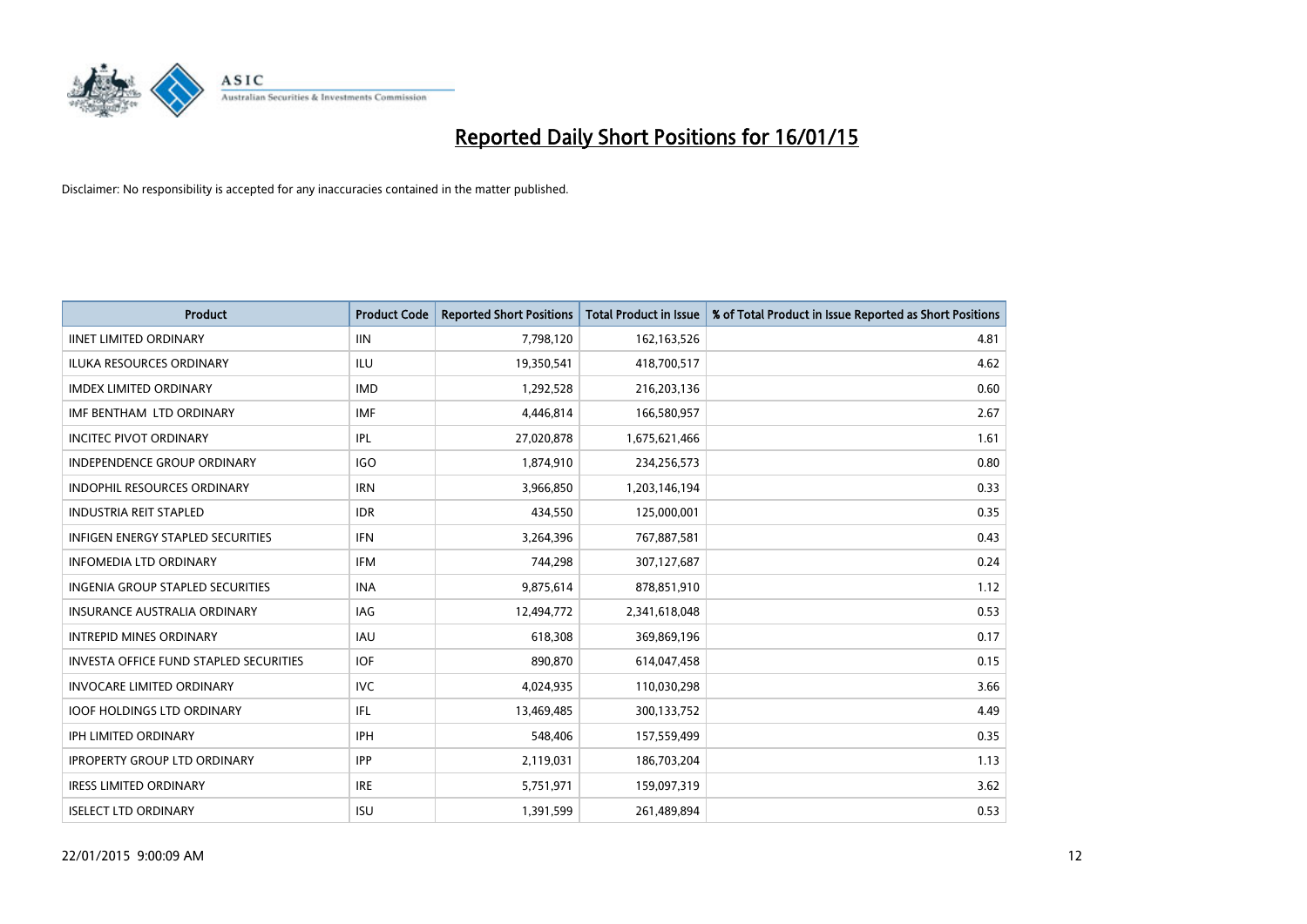

| <b>Product</b>                                  | <b>Product Code</b> | <b>Reported Short Positions</b> | <b>Total Product in Issue</b> | % of Total Product in Issue Reported as Short Positions |
|-------------------------------------------------|---------------------|---------------------------------|-------------------------------|---------------------------------------------------------|
| <b>ISENTIA GROUP LTD ORDINARY</b>               | <b>ISD</b>          | 415,366                         | 200,000,001                   | 0.21                                                    |
| <b>ISENTRIC LTD. ORDINARY</b>                   | ICU                 | 74,064                          | 77,362,962                    | 0.10                                                    |
| <b>JAMES HARDIE INDUST CHESS DEPOSITARY INT</b> | <b>IHX</b>          | 9,367,802                       | 445,229,454                   | 2.10                                                    |
| <b>JAPARA HEALTHCARE LT ORDINARY</b>            | <b>IHC</b>          | 14,762,586                      | 263,046,592                   | 5.61                                                    |
| <b>JB HI-FI LIMITED ORDINARY</b>                | <b>IBH</b>          | 10,101,913                      | 98,950,309                    | 10.21                                                   |
| KAROON GAS AUSTRALIA ORDINARY                   | <b>KAR</b>          | 20,711,526                      | 246,608,239                   | 8.40                                                    |
| KATHMANDU HOLD LTD ORDINARY                     | <b>KMD</b>          | 5,542,151                       | 201,484,583                   | 2.75                                                    |
| KBL MINING LIMITED ORDINARY                     | <b>KBL</b>          | 1,820                           | 396,535,629                   | 0.00                                                    |
| KINGSGATE CONSOLID, ORDINARY                    | <b>KCN</b>          | 18,837,108                      | 223,584,937                   | 8.43                                                    |
| KINGSROSE MINING LTD ORDINARY                   | <b>KRM</b>          | 414,490                         | 358,611,493                   | 0.12                                                    |
| KOGI IRON LTD ORDINARY                          | <b>KFE</b>          | 164,562                         | 376,669,836                   | 0.04                                                    |
| LEIGHTON HOLDINGS ORDINARY                      | LEI                 | 5,622,325                       | 338,503,563                   | 1.66                                                    |
| LEND LEASE GROUP UNIT/ORD STAPLED               | LLC                 | 1,932,373                       | 579,596,726                   | 0.33                                                    |
| LIFESTYLE COMMUNIT. ORDINARY                    | LIC                 | 25,000                          | 101,220,131                   | 0.02                                                    |
| LIQUEFIED NATURAL ORDINARY                      | <b>LNG</b>          | 13,264,782                      | 462,643,201                   | 2.87                                                    |
| LOGICAMMS LIMITED ORDINARY                      | <b>LCM</b>          | 23,920                          | 71,178,179                    | 0.03                                                    |
| LONESTAR RESO LTD ORDINARY                      | LNR                 | 107,183                         | 752,187,211                   | 0.01                                                    |
| LYNAS CORPORATION ORDINARY                      | <b>LYC</b>          | 79,242,998                      | 3,370,955,034                 | 2.35                                                    |
| <b>M2 GRP LTD ORDINARY</b>                      | <b>MTU</b>          | 2,761,734                       | 181,905,060                   | 1.52                                                    |
| MACA LIMITED ORDINARY                           | <b>MLD</b>          | 362,484                         | 232,676,373                   | 0.16                                                    |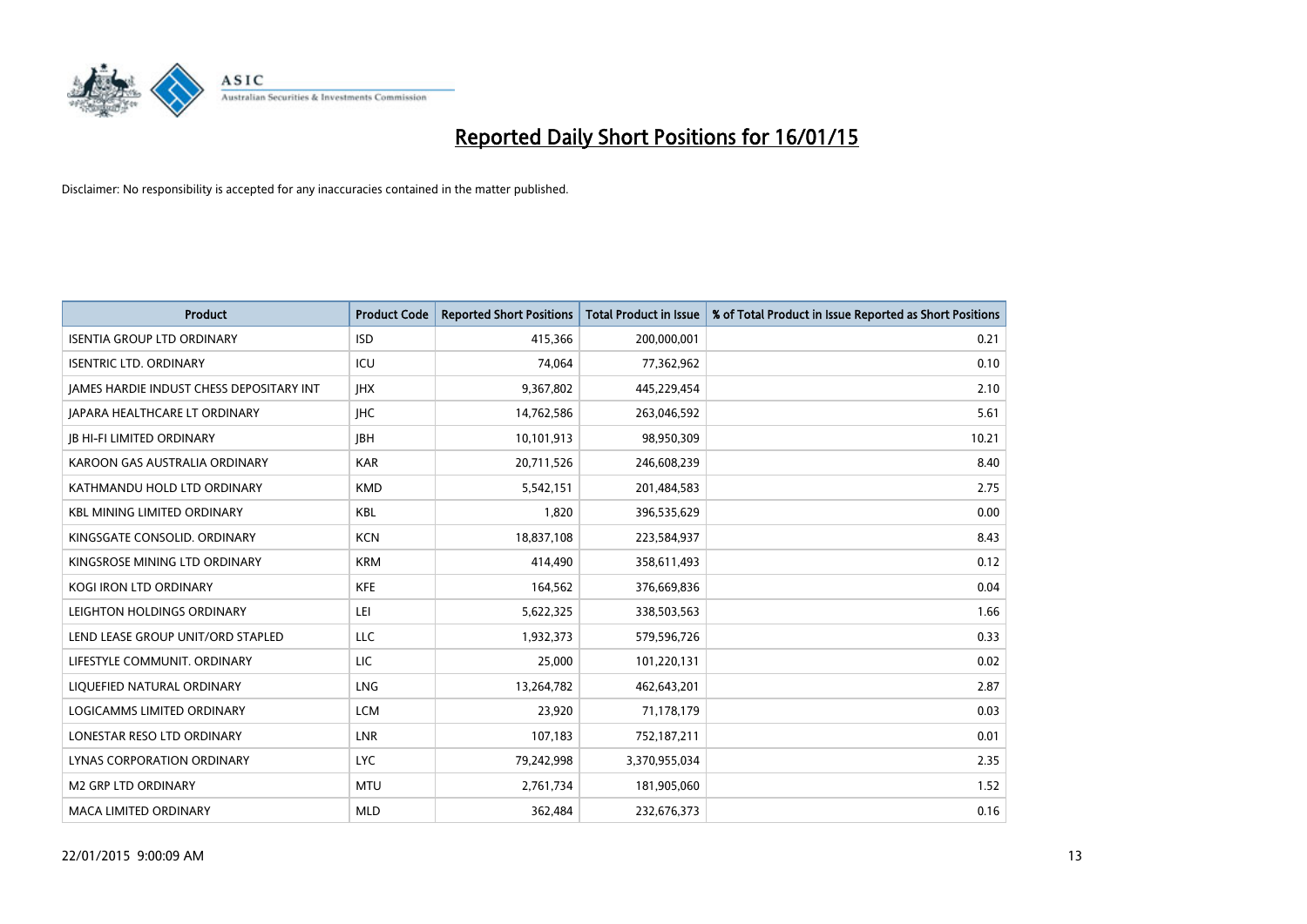

| <b>Product</b>                        | <b>Product Code</b> | <b>Reported Short Positions</b> | <b>Total Product in Issue</b> | % of Total Product in Issue Reported as Short Positions |
|---------------------------------------|---------------------|---------------------------------|-------------------------------|---------------------------------------------------------|
| <b>MACMAHON HOLDINGS ORDINARY</b>     | <b>MAH</b>          | 808,478                         | 1,261,699,966                 | 0.06                                                    |
| MACO ATLAS ROADS GRP ORDINARY STAPLED | <b>MQA</b>          | 11,945,530                      | 511,538,852                   | 2.34                                                    |
| MACQUARIE GROUP LTD ORDINARY          | <b>MOG</b>          | 358,125                         | 324,342,024                   | 0.11                                                    |
| MAGELLAN FIN GRP LTD ORDINARY         | <b>MFG</b>          | 1,655,465                       | 159,818,691                   | 1.04                                                    |
| <b>MANTRA GROUP LTD ORDINARY</b>      | <b>MTR</b>          | 4,399,931                       | 249,471,229                   | 1.76                                                    |
| <b>MATRIX C &amp; E LTD ORDINARY</b>  | <b>MCE</b>          | 2,562,100                       | 94,555,428                    | 2.71                                                    |
| <b>MAVERICK DRILLING ORDINARY</b>     | <b>MAD</b>          | 1,073,180                       | 544,821,602                   | 0.20                                                    |
| MAXITRANS INDUSTRIES ORDINARY         | <b>MXI</b>          | 33,349                          | 185,075,653                   | 0.02                                                    |
| MAYNE PHARMA LTD ORDINARY             | <b>MYX</b>          | 16,589,192                      | 591,881,071                   | 2.80                                                    |
| MCMILLAN SHAKESPEARE ORDINARY         | <b>MMS</b>          | 859,929                         | 77,525,801                    | 1.11                                                    |
| MCPHERSON'S LTD ORDINARY              | <b>MCP</b>          | 10,001                          | 96,684,407                    | 0.01                                                    |
| MEDIBANK PRIVATE LTD ORDINARY         | <b>MPL</b>          | 32,032,999                      | 2,754,003,240                 | 1.16                                                    |
| MEDUSA MINING LTD ORDINARY            | <b>MML</b>          | 10,775,582                      | 207,794,301                   | 5.19                                                    |
| MEO AUSTRALIA LTD ORDINARY            | <b>MEO</b>          | 411,000                         | 750,488,387                   | 0.05                                                    |
| MERIDIAN ENERGY INSTALMENT RECEIPTS   | <b>MEZCA</b>        | 200,000                         | 1,255,413,626                 | 0.02                                                    |
| MESOBLAST LIMITED ORDINARY            | <b>MSB</b>          | 20,461,273                      | 324,201,029                   | 6.31                                                    |
| METALS X LIMITED ORDINARY             | <b>MLX</b>          | 250,551                         | 416,010,939                   | 0.06                                                    |
| METCASH LIMITED ORDINARY              | <b>MTS</b>          | 104,294,655                     | 928,357,876                   | 11.23                                                   |
| METMINCO LIMITED ORDINARY             | <b>MNC</b>          | 32,000                          | 1,855,516,023                 | 0.00                                                    |
| MIGHTY RIVER POWER ORDINARY           | <b>MYT</b>          | 1,545,559                       | 1,400,012,517                 | 0.11                                                    |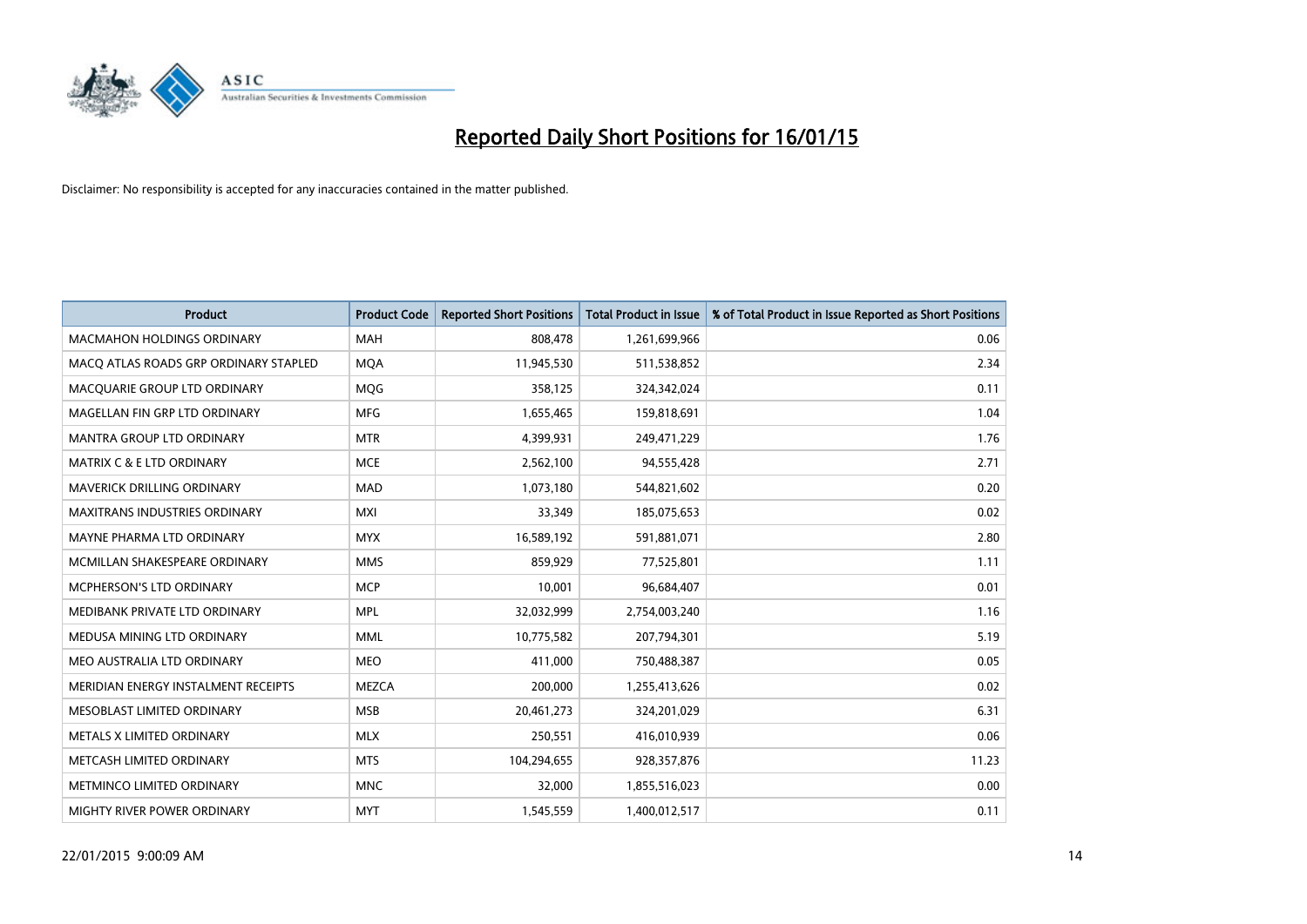

| <b>Product</b>                    | <b>Product Code</b> | <b>Reported Short Positions</b> | <b>Total Product in Issue</b> | % of Total Product in Issue Reported as Short Positions |
|-----------------------------------|---------------------|---------------------------------|-------------------------------|---------------------------------------------------------|
| MINCOR RESOURCES NL ORDINARY      | <b>MCR</b>          | 53,686                          | 188,208,274                   | 0.03                                                    |
| MINERAL DEPOSITS ORDINARY         | <b>MDL</b>          | 887,321                         | 103,676,341                   | 0.86                                                    |
| MINERAL RESOURCES. ORDINARY       | <b>MIN</b>          | 15,470,982                      | 187,270,274                   | 8.26                                                    |
| MINT PAYMENTS LTD ORDINARY        | <b>MNW</b>          | 27.180                          | 470,635,552                   | 0.01                                                    |
| MIRABELA NICKEL LTD ORDINARY      | <b>MBN</b>          | 2,012,293                       | 929,710,216                   | 0.22                                                    |
| MIRVAC GROUP STAPLED SECURITIES   | <b>MGR</b>          | 12,948,212                      | 3,697,197,370                 | 0.35                                                    |
| <b>MMAOFFSHOR ORDINARY</b>        | <b>MRM</b>          | 24,538,195                      | 368,666,221                   | 6.66                                                    |
| MOLOPO ENERGY LTD ORDINARY        | <b>MPO</b>          | 30,833                          | 248,705,730                   | 0.01                                                    |
| MONADELPHOUS GROUP ORDINARY       | <b>MND</b>          | 6,677,838                       | 92,998,380                    | 7.18                                                    |
| MONASH IVF GROUP LTD ORDINARY     | <b>MVF</b>          | 701,987                         | 231,081,089                   | 0.30                                                    |
| MORTGAGE CHOICE LTD ORDINARY      | <b>MOC</b>          | 31,488                          | 124,216,248                   | 0.03                                                    |
| <b>MOUNT GIBSON IRON ORDINARY</b> | MGX                 | 73,133,029                      | 1,090,805,085                 | 6.70                                                    |
| MULTIPLEX SITES SITES             | <b>MXUPA</b>        | 2,133                           | 4,500,000                     | 0.05                                                    |
| MYER HOLDINGS LTD ORDINARY        | <b>MYR</b>          | 104,704,184                     | 585,689,551                   | 17.88                                                   |
| <b>MYSTATE LIMITED ORDINARY</b>   | <b>MYS</b>          | 4,683                           | 87,283,417                    | 0.01                                                    |
| NANOSONICS LIMITED ORDINARY       | <b>NAN</b>          | 2,387,802                       | 264,362,826                   | 0.90                                                    |
| NATIONAL AUST. BANK ORDINARY      | <b>NAB</b>          | 13,994,443                      | 2,419,353,823                 | 0.58                                                    |
| NATIONAL STORAGE STAPLED          | <b>NSR</b>          | 1,880,653                       | 295,631,660                   | 0.64                                                    |
| NAVITAS LIMITED ORDINARY          | <b>NVT</b>          | 3,814,763                       | 376,037,813                   | 1.01                                                    |
| NEARMAP LTD ORDINARY              | <b>NEA</b>          | 2,327,718                       | 348,196,101                   | 0.67                                                    |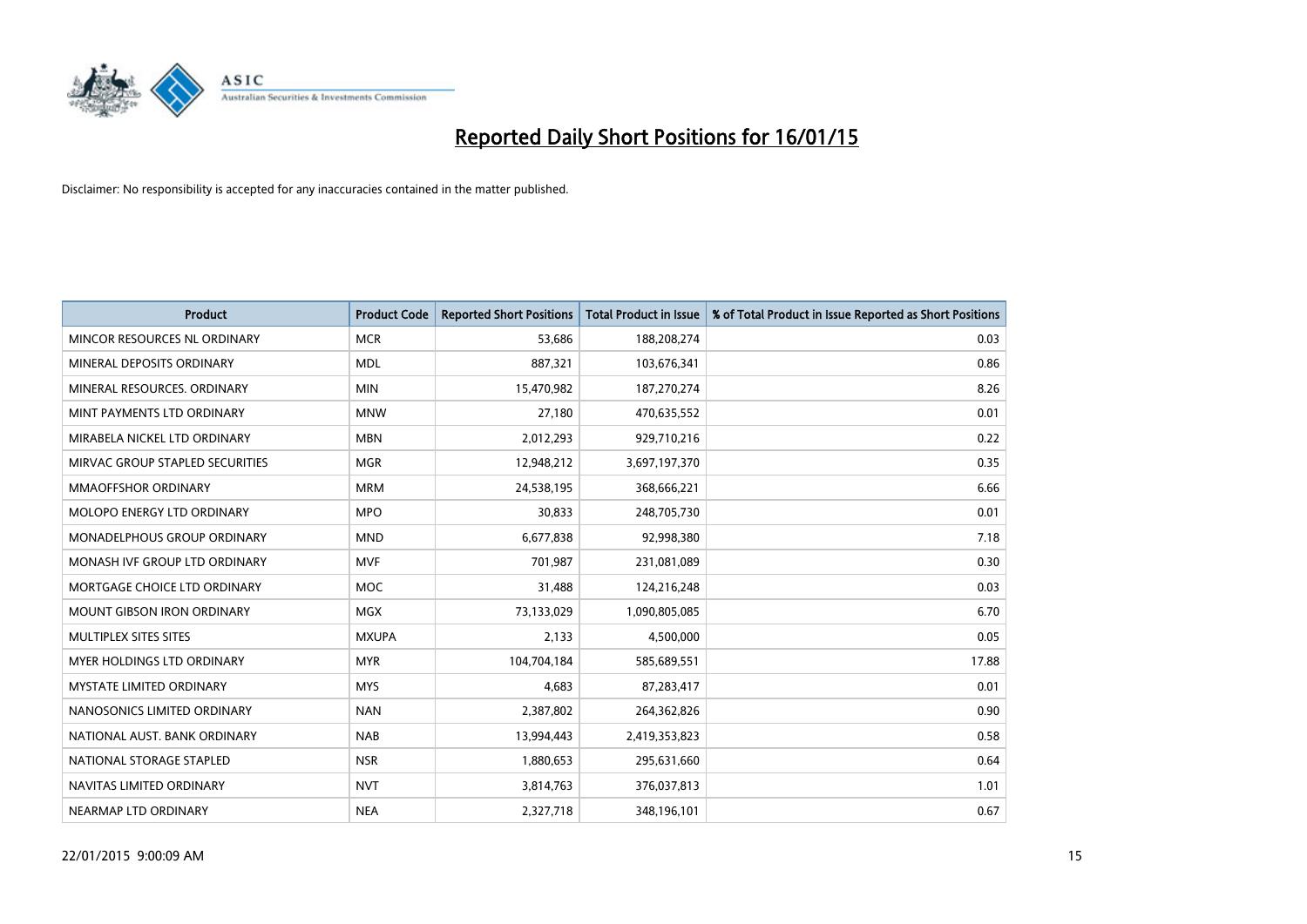

| <b>Product</b>                         | <b>Product Code</b> | <b>Reported Short Positions</b> | <b>Total Product in Issue</b> | % of Total Product in Issue Reported as Short Positions |
|----------------------------------------|---------------------|---------------------------------|-------------------------------|---------------------------------------------------------|
| NEOMETALS LTD ORDINARY                 | <b>NMT</b>          | 1,015                           | 499,453,895                   | 0.00                                                    |
| NEON ENERGY LIMITED ORDINARY           | <b>NEN</b>          | 13,245                          | 553,037,848                   | 0.00                                                    |
| NEW HOPE CORPORATION ORDINARY          | <b>NHC</b>          | 1,305,912                       | 830,999,449                   | 0.16                                                    |
| NEWCREST MINING ORDINARY               | <b>NCM</b>          | 7,173,956                       | 766,510,971                   | 0.94                                                    |
| NEWS CORP A NON-VOTING CDI             | <b>NWSLV</b>        | 34,928                          | 2,617,304                     | 1.33                                                    |
| NEWS CORP B VOTING CDI                 | <b>NWS</b>          | 2,241,951                       | 38,302,911                    | 5.85                                                    |
| NEWSAT LIMITED ORDINARY                | <b>NWT</b>          | 6,455,207                       | 643,574,841                   | 1.00                                                    |
| NEXTDC LIMITED ORDINARY                | <b>NXT</b>          | 17,729,642                      | 193,154,486                   | 9.18                                                    |
| NEXUS ENERGY LIMITED ORDINARY          | <b>NXS</b>          | 58,176                          | 1,330,219,459                 | 0.00                                                    |
| NIB HOLDINGS LIMITED ORDINARY          | <b>NHF</b>          | 762,228                         | 439,004,182                   | 0.17                                                    |
| NINE ENTERTAINMENT ORDINARY            | <b>NEC</b>          | 18,316,986                      | 940,295,023                   | 1.95                                                    |
| NOBLE MINERAL RES ORDINARY             | <b>NMG</b>          | 2,365,726                       | 666,397,952                   | 0.36                                                    |
| NORTHERN IRON LTD ORDINARY             | <b>NFE</b>          | 11,392                          | 484,405,314                   | 0.00                                                    |
| NORTHERN STAR ORDINARY                 | <b>NST</b>          | 15,140,642                      | 592,256,718                   | 2.56                                                    |
| NOVION PROPERTY GRP STAPLED SECURITIES | <b>NVN</b>          | 20,873,963                      | 3,050,627,717                 | 0.68                                                    |
| NRW HOLDINGS LIMITED ORDINARY          | <b>NWH</b>          | 16,429,039                      | 278,888,011                   | 5.89                                                    |
| NUFARM LIMITED ORDINARY                | <b>NUF</b>          | 9,809,135                       | 264,948,132                   | 3.70                                                    |
| NUPLEX INDUSTRIES ORDINARY             | <b>NPX</b>          | 1.000                           | 198,125,827                   | 0.00                                                    |
| OCEANAGOLD CORP. CHESS DEPOSITARY INT  | <b>OGC</b>          | 445,572                         | 301,520,186                   | 0.15                                                    |
| OCHRE GROUP HOLDINGS ORDINARY          | OGH                 | 20,000                          | 30,584,348                    | 0.07                                                    |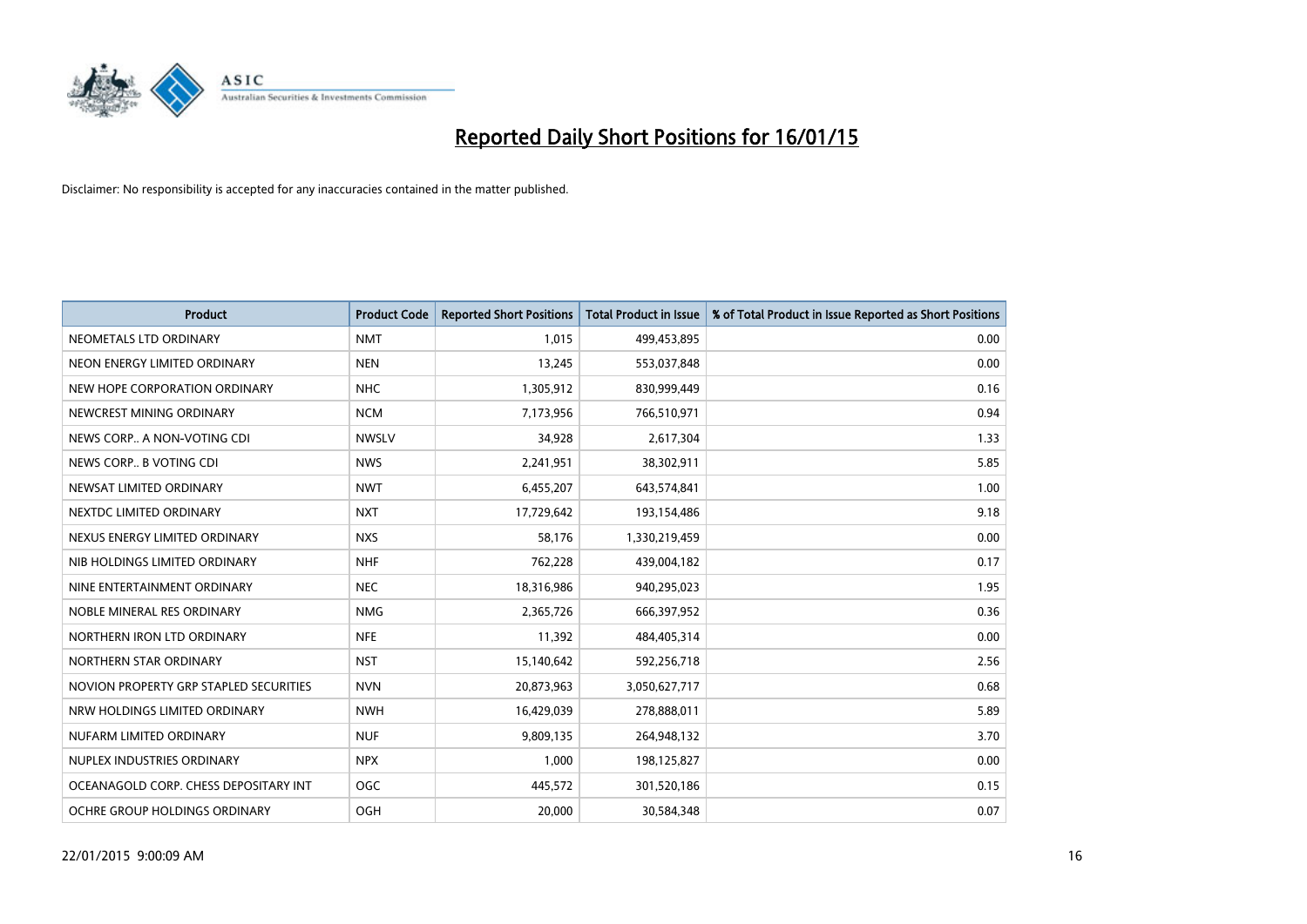

| <b>Product</b>                | <b>Product Code</b> | <b>Reported Short Positions</b> | <b>Total Product in Issue</b> | % of Total Product in Issue Reported as Short Positions |
|-------------------------------|---------------------|---------------------------------|-------------------------------|---------------------------------------------------------|
| OIL SEARCH LTD ORDINARY       | OSH                 | 22,971,522                      | 1,522,692,587                 | 1.51                                                    |
| OM HOLDINGS LIMITED ORDINARY  | OMH                 | 58,082                          | 733,423,337                   | 0.01                                                    |
| OOH!MEDIA LIMITED ORDINARY    | <b>OML</b>          | 617,955                         | 149,882,534                   | 0.41                                                    |
| ORICA LIMITED ORDINARY        | ORI                 | 23,870,596                      | 372,743,291                   | 6.40                                                    |
| ORIGIN ENERGY ORDINARY        | ORG                 | 11,009,701                      | 1,106,310,149                 | 1.00                                                    |
| OROCOBRE LIMITED ORDINARY     | <b>ORE</b>          | 3,126,721                       | 132,041,911                   | 2.37                                                    |
| ORORA LIMITED ORDINARY        | <b>ORA</b>          | 1,950,308                       | 1,206,684,923                 | 0.16                                                    |
| OROTONGROUP LIMITED ORDINARY  | <b>ORL</b>          | 115,279                         | 40,880,902                    | 0.28                                                    |
| OZ MINERALS ORDINARY          | OZL                 | 5,925,740                       | 303,470,022                   | 1.95                                                    |
| OZFOREX GROUP LTD ORDINARY    | <b>OFX</b>          | 8,443,703                       | 240,000,000                   | 3.52                                                    |
| PACIFIC BRANDS ORDINARY       | PBG                 | 84,092,260                      | 917,226,291                   | 9.17                                                    |
| PACT GROUP HLDGS LTD ORDINARY | <b>PGH</b>          | 2,019,192                       | 294,145,019                   | 0.69                                                    |
| PALADIN ENERGY LTD ORDINARY   | <b>PDN</b>          | 78,698,092                      | 1,666,927,668                 | 4.72                                                    |
| PANAUST LIMITED ORDINARY      | <b>PNA</b>          | 2,623,630                       | 637,071,326                   | 0.41                                                    |
| PANORAMIC RESOURCES ORDINARY  | PAN                 | 1,127,545                       | 322,275,824                   | 0.35                                                    |
| PANTERRA GOLD LTD ORDINARY    | PGI                 |                                 | 847,615,609                   | 0.00                                                    |
| PAPERLINX LIMITED ORDINARY    | <b>PPX</b>          | 57,743                          | 665,181,261                   | 0.01                                                    |
| PATTIES FOODS LTD ORDINARY    | PFL                 | 9,001                           | 139,234,153                   | 0.01                                                    |
| PEET LIMITED ORDINARY         | <b>PPC</b>          | 43,133                          | 484,853,684                   | 0.01                                                    |
| PERPETUAL LIMITED ORDINARY    | PPT                 | 1,723,212                       | 46,574,426                    | 3.70                                                    |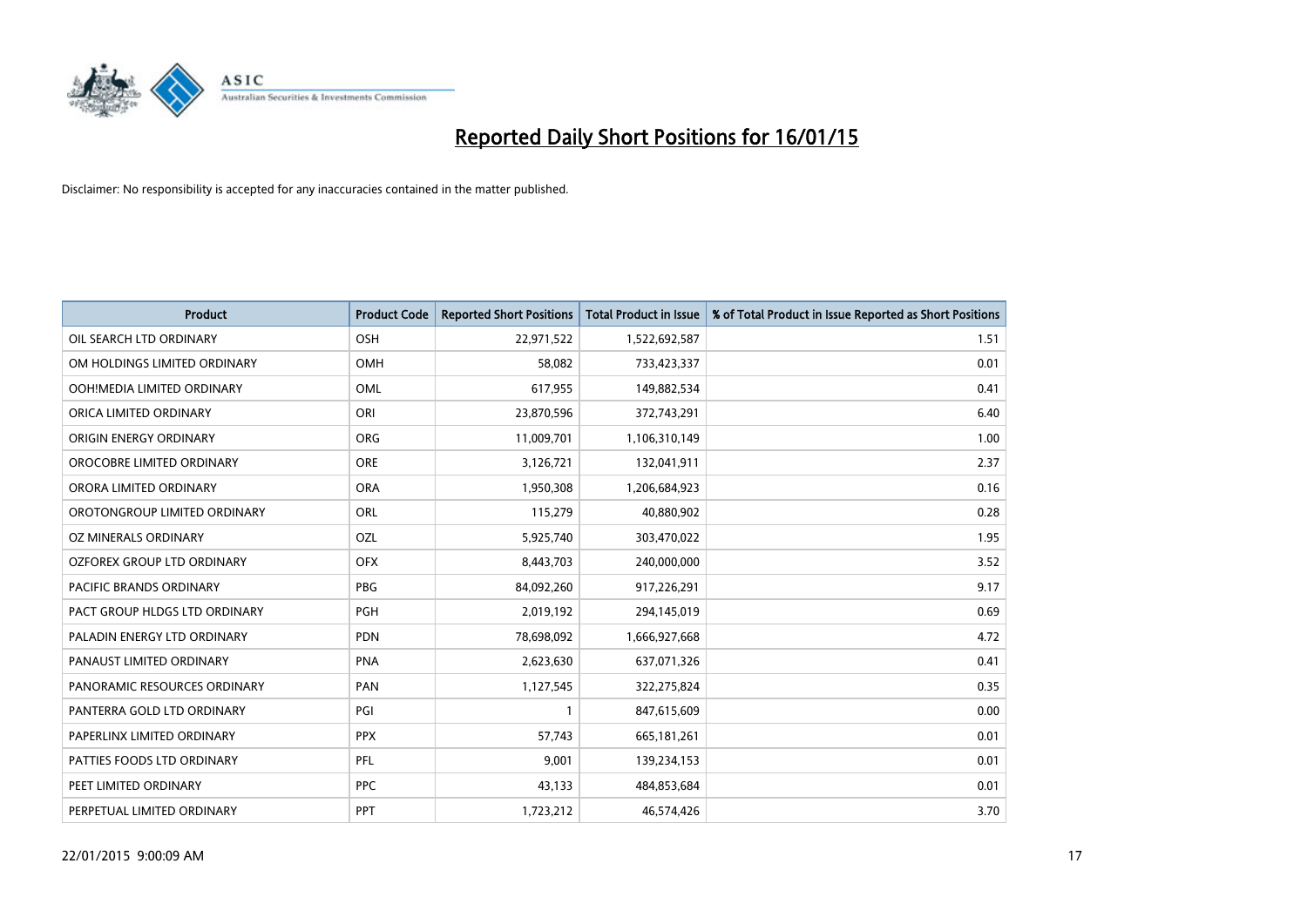

| <b>Product</b>                    | <b>Product Code</b> | <b>Reported Short Positions</b> | <b>Total Product in Issue</b> | % of Total Product in Issue Reported as Short Positions |
|-----------------------------------|---------------------|---------------------------------|-------------------------------|---------------------------------------------------------|
| PERSEUS MINING LTD ORDINARY       | PRU                 | 20,315,686                      | 526,656,401                   | 3.86                                                    |
| PHARMAXIS LTD ORDINARY            | <b>PXS</b>          | 8,777                           | 310,621,349                   | 0.00                                                    |
| PHOSPHAGENICS LTD. ORDINARY       | <b>POH</b>          | 43,750                          | 1,261,965,957                 | 0.00                                                    |
| PLATINUM ASSET ORDINARY           | <b>PTM</b>          | 2,059,965                       | 581,895,380                   | 0.35                                                    |
| PLATINUM AUSTRALIA ORDINARY       | <b>PLA</b>          | 836,127                         | 504,968,043                   | 0.17                                                    |
| PLATINUM CAPITAL LTD ORDINARY     | <b>PMC</b>          | 1,742                           | 232,190,254                   | 0.00                                                    |
| PMP LIMITED ORDINARY              | <b>PMP</b>          | 27,581                          | 323,781,124                   | 0.01                                                    |
| POSEIDON NICK LTD ORDINARY        | <b>POS</b>          | 1,903,830                       | 683,588,322                   | 0.28                                                    |
| PRANA BIOTECHNOLOGY ORDINARY      | <b>PBT</b>          | 2,459,332                       | 488,936,960                   | 0.50                                                    |
| PREMIER INVESTMENTS ORDINARY      | <b>PMV</b>          | 1,041,621                       | 155,900,075                   | 0.67                                                    |
| PRIMARY HEALTH CARE ORDINARY      | <b>PRY</b>          | 34,277,081                      | 512,130,550                   | 6.69                                                    |
| PRIME MEDIA GRP LTD ORDINARY      | <b>PRT</b>          | 992,019                         | 366,330,303                   | 0.27                                                    |
| PROGRAMMED ORDINARY               | <b>PRG</b>          | 240,264                         | 118,651,911                   | 0.20                                                    |
| PROMESA LIMITED ORDINARY          | <b>PRA</b>          | 1,848,713                       | 384,412,465                   | 0.48                                                    |
| PURA VIDA ENERGY NL ORDINARY      | <b>PVD</b>          | 232,517                         | 131,730,698                   | 0.18                                                    |
| <b>QANTAS AIRWAYS ORDINARY</b>    | QAN                 | 2,157,818                       | 2,196,330,250                 | 0.10                                                    |
| OBE INSURANCE GROUP ORDINARY      | QBE                 | 16,702,713                      | 1,364,945,301                 | 1.22                                                    |
| <b>OUBE HOLDINGS LTD ORDINARY</b> | <b>QUB</b>          | 1,491,151                       | 1,054,428,076                 | 0.14                                                    |
| RAMSAY HEALTH CARE ORDINARY       | <b>RHC</b>          | 519,171                         | 202,081,252                   | 0.26                                                    |
| RCG CORPORATION LTD ORDINARY      | <b>RCG</b>          | 318,137                         | 268,358,625                   | 0.12                                                    |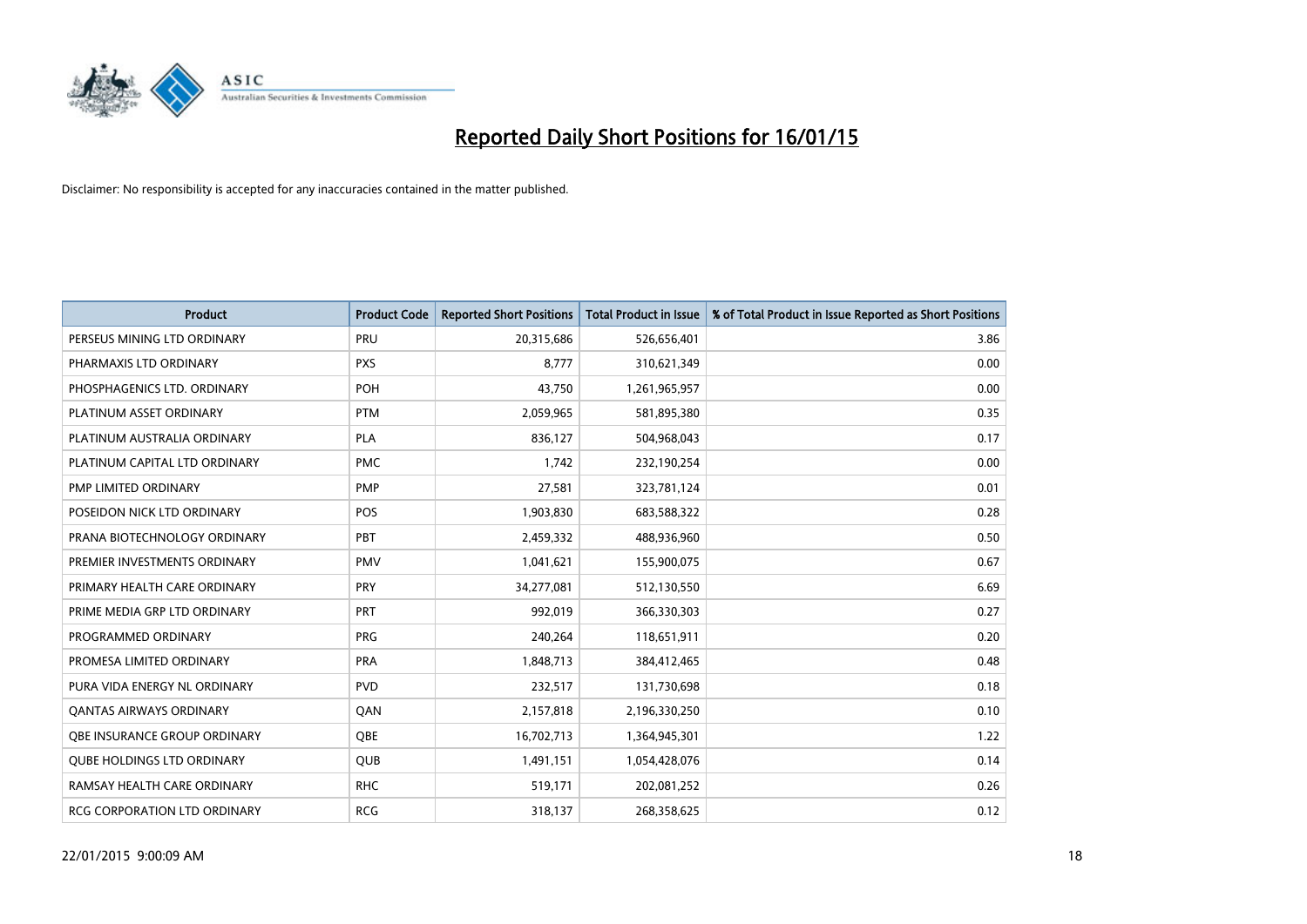

| <b>Product</b>                    | <b>Product Code</b> | <b>Reported Short Positions</b> | <b>Total Product in Issue</b> | % of Total Product in Issue Reported as Short Positions |
|-----------------------------------|---------------------|---------------------------------|-------------------------------|---------------------------------------------------------|
| <b>RCR TOMLINSON ORDINARY</b>     | <b>RCR</b>          | 865,355                         | 139,000,806                   | 0.62                                                    |
| <b>REA GROUP ORDINARY</b>         | <b>REA</b>          | 2,234,811                       | 131,714,699                   | 1.70                                                    |
| RECALL HOLDINGS LTD ORDINARY      | <b>REC</b>          | 557,392                         | 313,674,711                   | 0.18                                                    |
| RECKON LIMITED ORDINARY           | <b>RKN</b>          | 1,456,721                       | 112,084,762                   | 1.30                                                    |
| <b>RED 5 LIMITED ORDINARY</b>     | <b>RED</b>          | 174,740                         | 759,451,008                   | 0.02                                                    |
| <b>RED FORK ENERGY ORDINARY</b>   | <b>RFE</b>          | 112,160                         | 501,051,719                   | 0.02                                                    |
| REDBANK ENERGY LTD ORDINARY       | AEJ                 | 13                              | 786,287                       | 0.00                                                    |
| REGIONAL EXPRESS ORDINARY         | <b>REX</b>          | 41,886                          | 110,154,375                   | 0.04                                                    |
| REGIS HEALTHCARE LTD ORDINARY     | <b>REG</b>          | 1,091,859                       | 300, 345, 797                 | 0.36                                                    |
| <b>REGIS RESOURCES ORDINARY</b>   | <b>RRL</b>          | 46,899,193                      | 499,781,595                   | 9.38                                                    |
| RESMED INC CDI 10:1               | <b>RMD</b>          | 25,044,134                      | 1,397,522,030                 | 1.79                                                    |
| <b>RESOLUTE MINING ORDINARY</b>   | <b>RSG</b>          | 3,200,385                       | 641,189,223                   | 0.50                                                    |
| RESOURCE GENERATION ORDINARY      | <b>RES</b>          | 1,220                           | 581,380,338                   | 0.00                                                    |
| <b>RETAIL FOOD GROUP ORDINARY</b> | <b>RFG</b>          | 4,573,102                       | 159,386,728                   | 2.87                                                    |
| REX MINERALS LIMITED ORDINARY     | <b>RXM</b>          | 831,602                         | 220,519,784                   | 0.38                                                    |
| RIO TINTO LIMITED ORDINARY        | <b>RIO</b>          | 4,659,895                       | 435,758,720                   | 1.07                                                    |
| ROC OIL COMPANY ORDINARY          | <b>ROC</b>          | 338,957                         | 687,618,400                   | 0.05                                                    |
| ROX RESOURCES ORDINARY            | <b>RXL</b>          | 5,523,255                       | 849,673,095                   | 0.65                                                    |
| ROYAL WOLF HOLDINGS ORDINARY      | <b>RWH</b>          | 191,790                         | 100,387,052                   | 0.19                                                    |
| SAI GLOBAL LIMITED ORDINARY       | SAI                 | 798,513                         | 211,761,727                   | 0.38                                                    |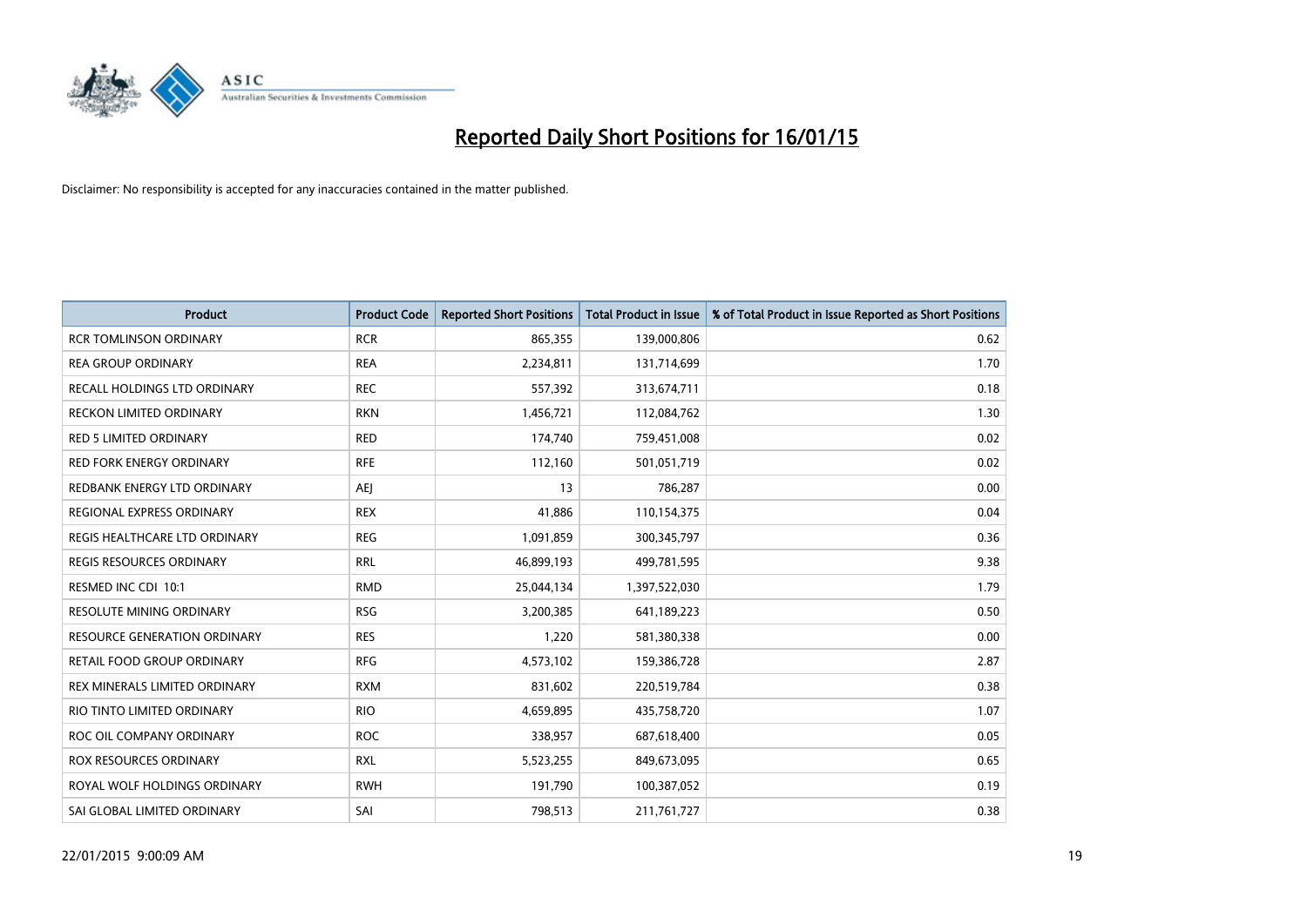

| <b>Product</b>                        | <b>Product Code</b> | <b>Reported Short Positions</b> | <b>Total Product in Issue</b> | % of Total Product in Issue Reported as Short Positions |
|---------------------------------------|---------------------|---------------------------------|-------------------------------|---------------------------------------------------------|
| SALMAT LIMITED ORDINARY               | <b>SLM</b>          | 102,031                         | 159,812,799                   | 0.06                                                    |
| SAMSON OIL & GAS LTD ORDINARY         | <b>SSN</b>          | 483,700                         | 2,837,782,022                 | 0.02                                                    |
| SANDFIRE RESOURCES ORDINARY           | <b>SFR</b>          | 3,170,311                       | 155,950,968                   | 2.03                                                    |
| SANTOS LTD ORDINARY                   | <b>STO</b>          | 13,612,633                      | 982,307,086                   | 1.39                                                    |
| SARACEN MINERAL ORDINARY              | SAR                 | 3,779,468                       | 792,784,738                   | 0.48                                                    |
| SCA PROPERTY GROUP STAPLED SECURITIES | SCP                 | 23,127,756                      | 648,628,320                   | 3.57                                                    |
| <b>SCENTRE GRP STAPLED</b>            | SCG                 | 19,332,920                      | 5,324,296,678                 | 0.36                                                    |
| SEDGMAN LIMITED ORDINARY              | SDM                 | 56,184                          | 227,059,277                   | 0.02                                                    |
| SEEK LIMITED ORDINARY                 | <b>SEK</b>          | 8,904,530                       | 342,622,917                   | 2.60                                                    |
| SELECT HARVESTS ORDINARY              | SHV                 | 1,140,631                       | 70,940,874                    | 1.61                                                    |
| SENEX ENERGY LIMITED ORDINARY         | <b>SXY</b>          | 95,930,839                      | 1,149,657,377                 | 8.34                                                    |
| SERVICE STREAM ORDINARY               | SSM                 | 30                              | 386,389,873                   | 0.00                                                    |
| SEVEN GROUP HOLDINGS ORDINARY         | <b>SVW</b>          | 9,341,581                       | 296,260,281                   | 3.15                                                    |
| SEVEN WEST MEDIA LTD ORDINARY         | <b>SWM</b>          | 6,067,395                       | 999,160,872                   | 0.61                                                    |
| SEYMOUR WHYTE LTD ORDINARY            | SWL                 | 56,336                          | 87,647,595                    | 0.06                                                    |
| SG FLEET GROUP LTD ORDINARY           | SGF                 | 533,180                         | 242,691,826                   | 0.22                                                    |
| SHINE CORPORATE ORDINARY              | SHJ                 | 56,516                          | 172,400,081                   | 0.03                                                    |
| SIGMA PHARMACEUTICAL ORDINARY         | <b>SIP</b>          | 21,636,164                      | 1,108,086,575                 | 1.95                                                    |
| SILEX SYSTEMS ORDINARY                | <b>SLX</b>          | 6,332,791                       | 170,467,339                   | 3.71                                                    |
| SILVER CHEF LIMITED ORDINARY          | <b>SIV</b>          | 7,684                           | 29,640,865                    | 0.03                                                    |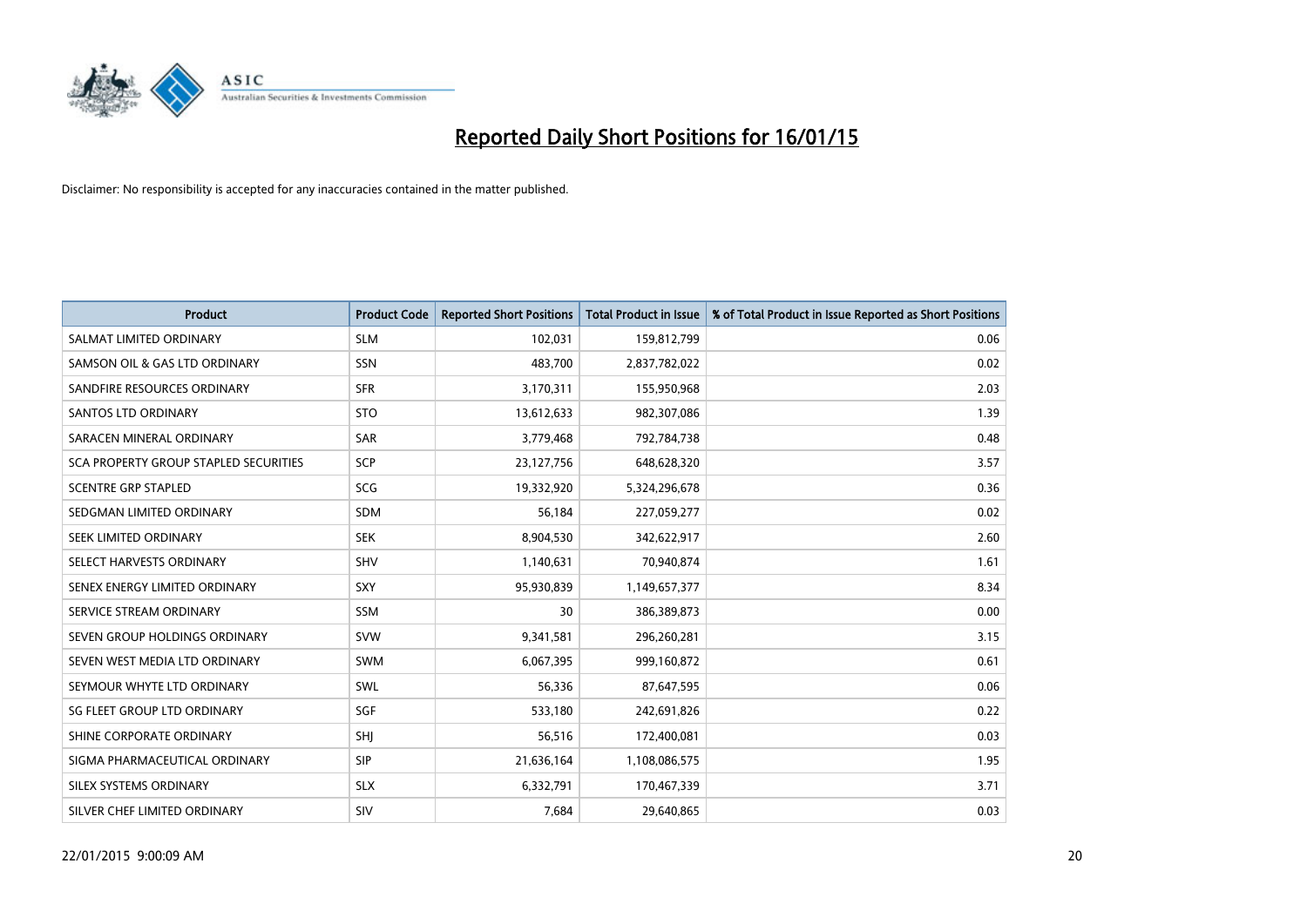

| <b>Product</b>                           | <b>Product Code</b> | <b>Reported Short Positions</b> | <b>Total Product in Issue</b> | % of Total Product in Issue Reported as Short Positions |
|------------------------------------------|---------------------|---------------------------------|-------------------------------|---------------------------------------------------------|
| SILVER LAKE RESOURCE ORDINARY            | <b>SLR</b>          | 19,308,029                      | 503,233,971                   | 3.84                                                    |
| SIMONDS GRP LTD ORDINARY                 | <b>SIO</b>          | 656,557                         | 151,412,268                   | 0.43                                                    |
| SIMS METAL MGMT LTD ORDINARY             | SGM                 | 16,670,686                      | 204,691,883                   | 8.14                                                    |
| SINGAPORE TELECOMM. CHESS DEPOSITARY INT | SGT                 | 2,194,697                       | 123,654,879                   | 1.77                                                    |
| SINO GAS ENERGY ORDINARY                 | <b>SEH</b>          | 11,884,155                      | 1,544,247,358                 | 0.77                                                    |
| SIRIUS RESOURCES NL ORDINARY             | <b>SIR</b>          | 17,258,160                      | 341,438,269                   | 5.05                                                    |
| SIRTEX MEDICAL ORDINARY                  | <b>SRX</b>          | 139,458                         | 56,530,231                    | 0.25                                                    |
| SKILLED GROUP LTD ORDINARY               | <b>SKE</b>          | 4,508,234                       | 235,753,791                   | 1.91                                                    |
| <b>SKY NETWORK ORDINARY</b>              | <b>SKT</b>          | 11,381,513                      | 389,139,785                   | 2.92                                                    |
| SKYCITY ENT GRP LTD ORDINARY             | <b>SKC</b>          | 8,944,077                       | 587,472,741                   | 1.52                                                    |
| <b>SLATER &amp; GORDON ORDINARY</b>      | SGH                 | 4,887,676                       | 208,695,621                   | 2.34                                                    |
| SMS MANAGEMENT, ORDINARY                 | <b>SMX</b>          | 1,570,606                       | 69,318,017                    | 2.27                                                    |
| SONIC HEALTHCARE ORDINARY                | SHL                 | 2,928,519                       | 401,401,556                   | 0.73                                                    |
| SOUL PATTINSON (W.H) ORDINARY            | SOL                 | 24,998                          | 239,395,320                   | 0.01                                                    |
| SPARK INFRASTRUCTURE STAPLED US PROHIBT. | SKI                 | 26,092,003                      | 1,466,360,128                 | 1.78                                                    |
| SPARK NEW ZEALAND ORDINARY               | <b>SPK</b>          | 9,865,778                       | 1,834,775,347                 | 0.54                                                    |
| SPDR 200 FUND ETF UNITS                  | <b>STW</b>          | 2,355                           | 48,246,865                    | 0.00                                                    |
| SPECIALTY FASHION ORDINARY               | <b>SFH</b>          | 53,850                          | 192,236,121                   | 0.03                                                    |
| SPOTLESS GRP HLD LTD ORDINARY            | <b>SPO</b>          | 33,374,803                      | 1,098,290,178                 | 3.04                                                    |
| ST BARBARA LIMITED ORDINARY              | <b>SBM</b>          | 8,152,918                       | 495,102,525                   | 1.65                                                    |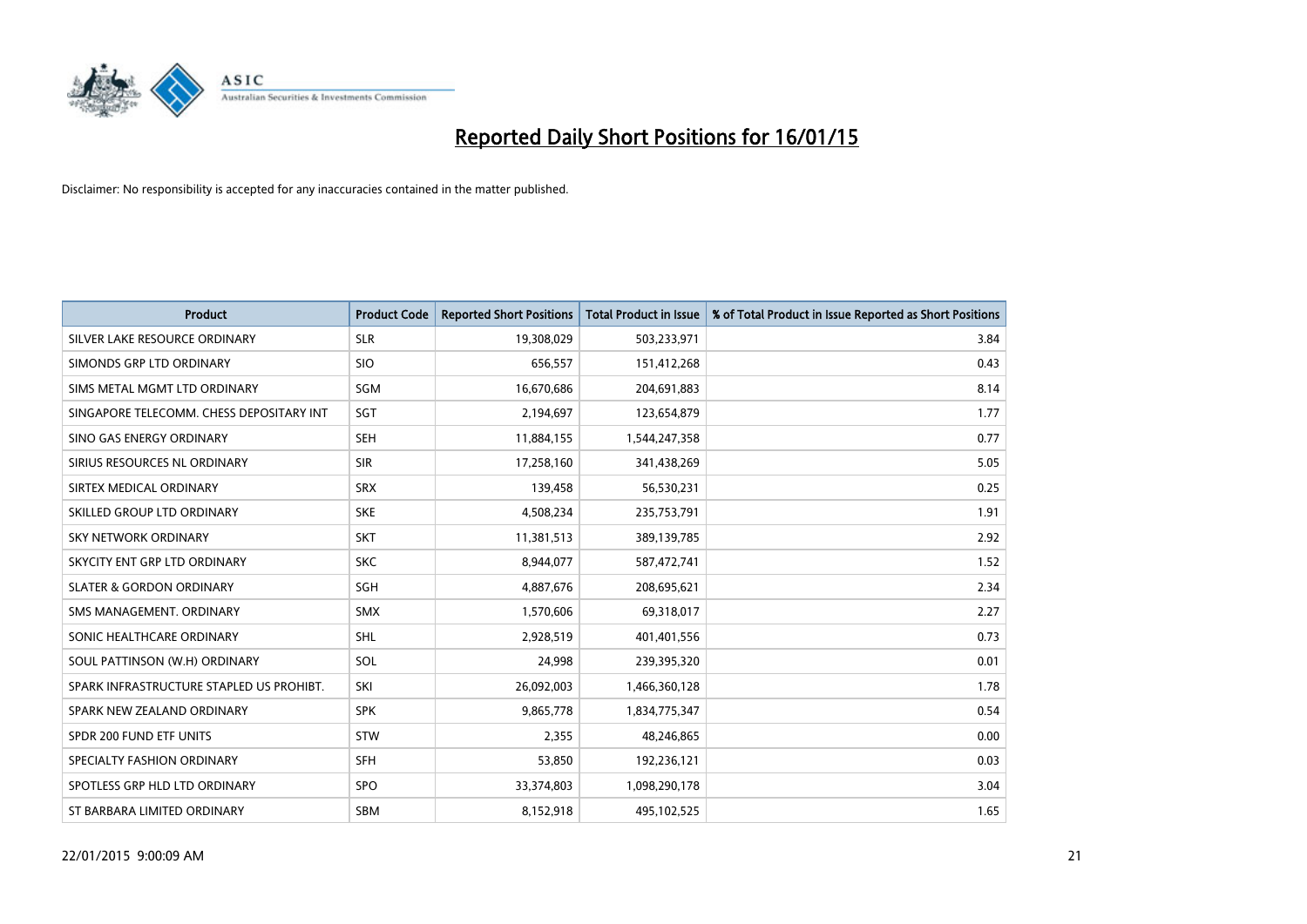

| <b>Product</b>                       | <b>Product Code</b> | <b>Reported Short Positions</b> | <b>Total Product in Issue</b> | % of Total Product in Issue Reported as Short Positions |
|--------------------------------------|---------------------|---------------------------------|-------------------------------|---------------------------------------------------------|
| STARPHARMA HOLDINGS ORDINARY         | <b>SPL</b>          | 9,376,458                       | 319,080,325                   | 2.94                                                    |
| STEADFAST GROUP LTD ORDINARY         | <b>SDF</b>          | 18,060,896                      | 503,352,992                   | 3.59                                                    |
| STHN CROSS MEDIA ORDINARY            | <b>SXL</b>          | 37,646,854                      | 732,319,622                   | 5.14                                                    |
| STOCKLAND UNITS/ORD STAPLED          | SGP                 | 4,981,110                       | 2,348,746,744                 | 0.21                                                    |
| STRAITS RES LTD. ORDINARY            | <b>SRO</b>          | 20,212                          | 1,217,730,293                 | 0.00                                                    |
| STW COMMUNICATIONS ORDINARY          | SGN                 | 7,430,180                       | 409,699,000                   | 1.81                                                    |
| SUNCORP GROUP LTD ORDINARY           | SUN                 | 6,270,991                       | 1,286,600,980                 | 0.49                                                    |
| SUNDANCE ENERGY ORDINARY             | <b>SEA</b>          | 5,835,709                       | 549,295,839                   | 1.06                                                    |
| SUNDANCE RESOURCES ORDINARY          | SDL                 | 79,570,855                      | 3,089,651,736                 | 2.58                                                    |
| SUNLAND GROUP LTD ORDINARY           | <b>SDG</b>          | 127,330                         | 181,710,087                   | 0.07                                                    |
| SUPER RET REP LTD ORDINARY           | <b>SUL</b>          | 23,607,500                      | 197,030,571                   | 11.98                                                   |
| <b>SWICK MINING ORDINARY</b>         | <b>SWK</b>          | 50,000                          | 217,643,703                   | 0.02                                                    |
| SYD AIRPORT STAPLED US PROHIBIT.     | <b>SYD</b>          | 38,550,925                      | 2,216,216,041                 | 1.74                                                    |
| SYRAH RESOURCES ORDINARY             | <b>SYR</b>          | 5,364,951                       | 164,135,076                   | 3.27                                                    |
| <b>TABCORP HOLDINGS LTD ORDINARY</b> | <b>TAH</b>          | 15,243,020                      | 765,652,364                   | 1.99                                                    |
| TAP OIL LIMITED ORDINARY             | <b>TAP</b>          | 110,125                         | 243,186,639                   | 0.05                                                    |
| TASSAL GROUP LIMITED ORDINARY        | <b>TGR</b>          | 430,537                         | 146,897,115                   | 0.29                                                    |
| <b>TATTS GROUP LTD ORDINARY</b>      | <b>TTS</b>          | 26,162,051                      | 1,445,759,948                 | 1.81                                                    |
| <b>TECHNOLOGY ONE ORDINARY</b>       | <b>TNE</b>          | 3,326,585                       | 309,104,455                   | 1.08                                                    |
| TELSTRA CORPORATION, ORDINARY        | TLS                 | 78,222,327                      | 12,225,655,836                | 0.64                                                    |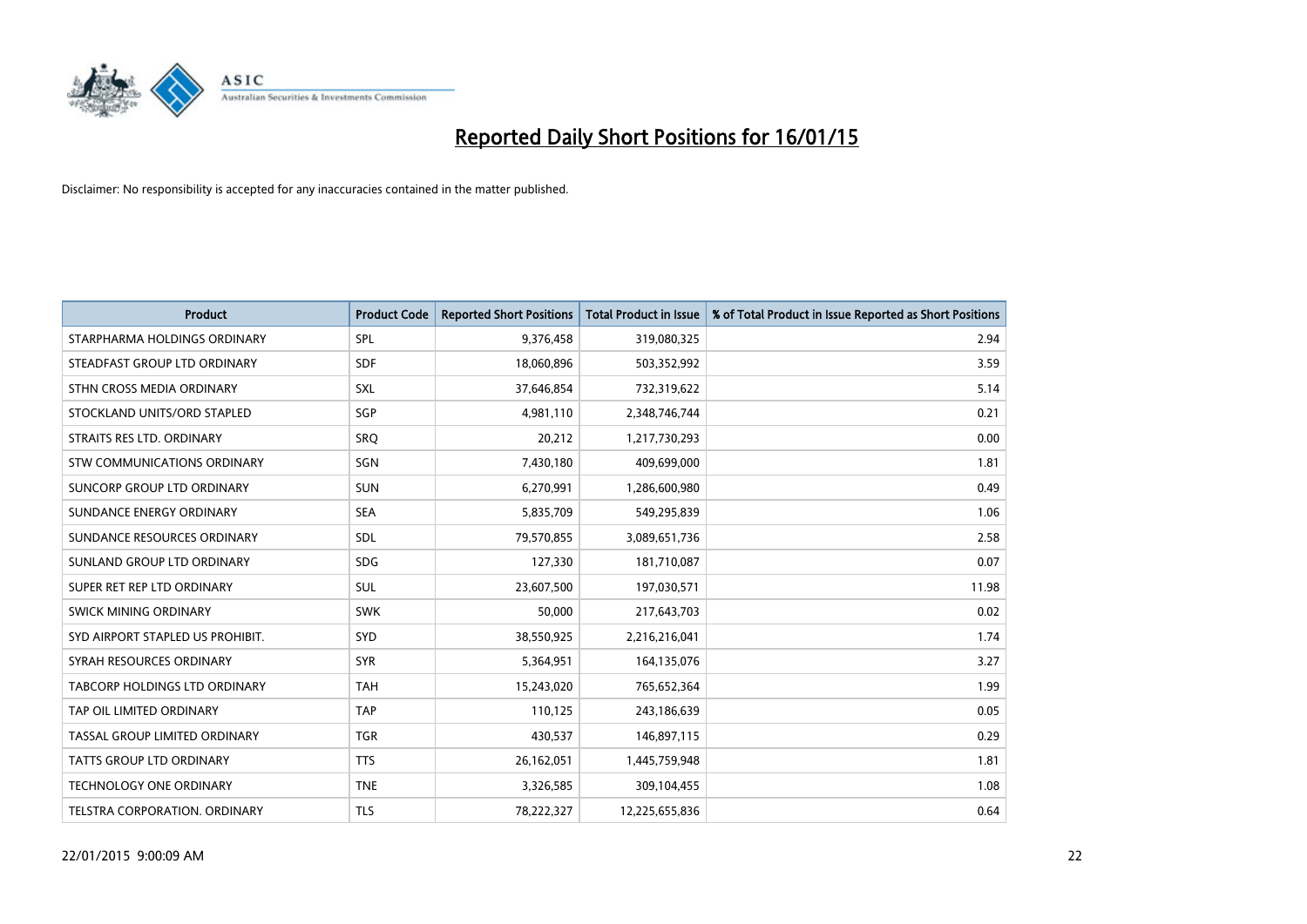

| <b>Product</b>                       | <b>Product Code</b> | <b>Reported Short Positions</b> | <b>Total Product in Issue</b> | % of Total Product in Issue Reported as Short Positions |
|--------------------------------------|---------------------|---------------------------------|-------------------------------|---------------------------------------------------------|
| TEN NETWORK HOLDINGS ORDINARY        | <b>TEN</b>          | 138,976,031                     | 2,630,984,596                 | 5.28                                                    |
| TERANGA GOLD CORP CDI 1:1            | <b>TGZ</b>          | 1,374                           | 71,243,714                    | 0.00                                                    |
| TFS CORPORATION LTD ORDINARY         | <b>TFC</b>          | 8,530,595                       | 326,983,445                   | 2.61                                                    |
| THE PAS GROUP LTD ORDINARY           | <b>PGR</b>          | 12,004                          | 136,690,860                   | 0.01                                                    |
| THE REJECT SHOP ORDINARY             | <b>TRS</b>          | 2,566,192                       | 28,844,648                    | 8.90                                                    |
| THINK CHILDCARE EDU ORDINARY         | <b>TNK</b>          | 500,000                         | 39,600,000                    | 1.26                                                    |
| THORN GROUP LIMITED ORDINARY         | <b>TGA</b>          | 16,553                          | 150,634,985                   | 0.01                                                    |
| TIGER RESOURCES ORDINARY             | TGS                 | 6,024,528                       | 1,143,541,406                 | 0.53                                                    |
| TOLL HOLDINGS LTD ORDINARY           | <b>TOL</b>          | 27,178,359                      | 717,437,878                   | 3.79                                                    |
| TORO ENERGY LIMITED ORDINARY         | <b>TOE</b>          | 20,388                          | 1,903,769,581                 | 0.00                                                    |
| TOWER LIMITED ORDINARY               | <b>TWR</b>          | 1,000                           | 178,145,130                   | 0.00                                                    |
| <b>TOX FREE SOLUTIONS ORDINARY</b>   | <b>TOX</b>          | 2,340,786                       | 133,752,359                   | 1.75                                                    |
| TPG TELECOM LIMITED ORDINARY         | <b>TPM</b>          | 14,845,411                      | 793,808,141                   | 1.87                                                    |
| <b>TRADE ME GROUP ORDINARY</b>       | <b>TME</b>          | 5,395,865                       | 396,830,595                   | 1.36                                                    |
| TRANSFIELD SERVICES ORDINARY         | <b>TSE</b>          | 5,575,653                       | 512,457,716                   | 1.09                                                    |
| TRANSPACIFIC INDUST. ORDINARY        | <b>TPI</b>          | 83,369,327                      | 1,579,699,505                 | 5.28                                                    |
| TRANSURBAN GROUP TRIPLE STAPLED SEC. | <b>TCL</b>          | 14,004,112                      | 1,906,390,878                 | 0.73                                                    |
| <b>TREASURY GROUP ORDINARY</b>       | <b>TRG</b>          | 64,278                          | 26,624,328                    | 0.24                                                    |
| TREASURY WINE ESTATE ORDINARY        | <b>TWE</b>          | 14,875,424                      | 651,261,403                   | 2.28                                                    |
| TROY RESOURCES LTD ORDINARY          | <b>TRY</b>          | 4,166,800                       | 195,265,161                   | 2.13                                                    |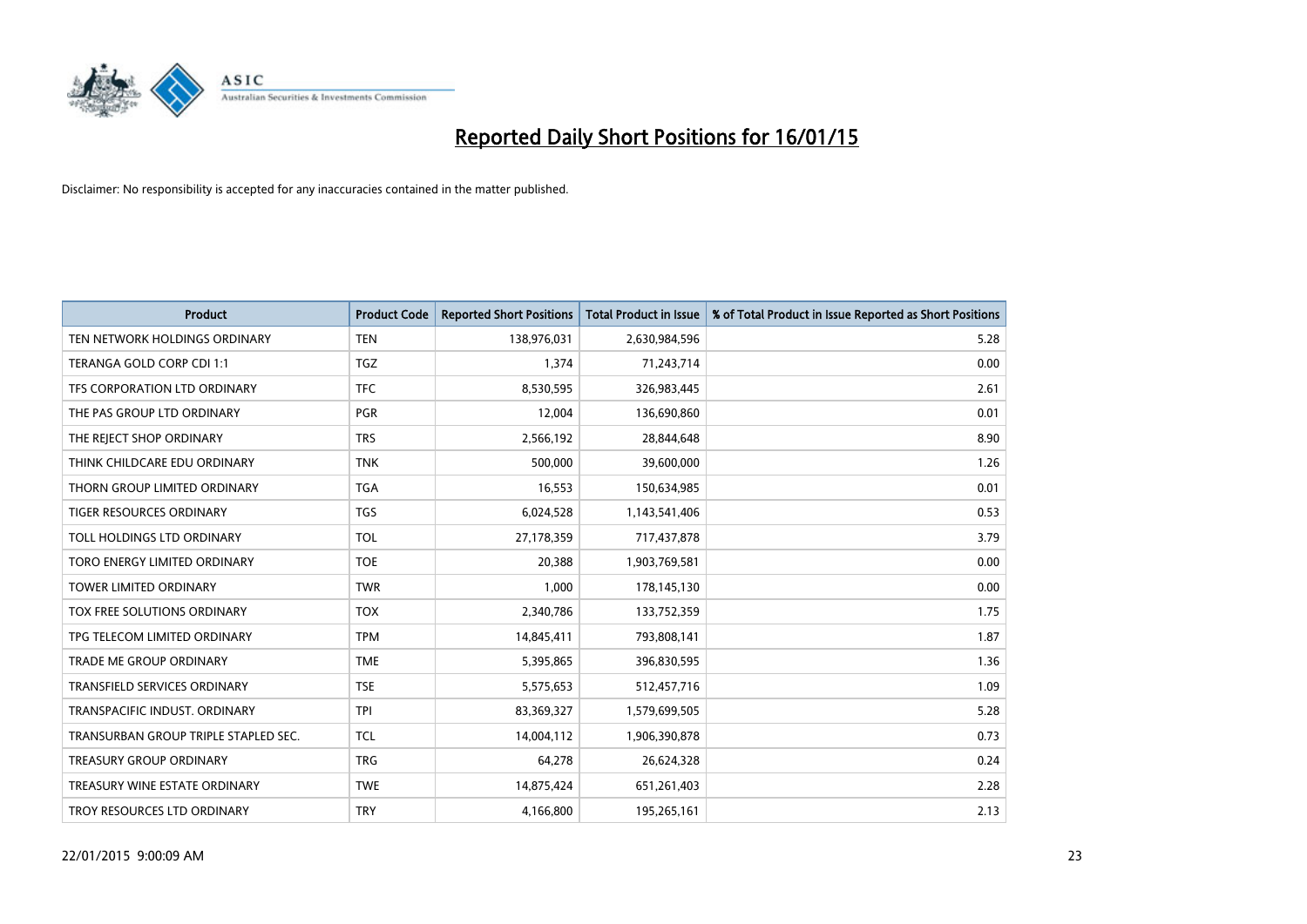

| <b>Product</b>                       | <b>Product Code</b> | <b>Reported Short Positions</b> | <b>Total Product in Issue</b> | % of Total Product in Issue Reported as Short Positions |
|--------------------------------------|---------------------|---------------------------------|-------------------------------|---------------------------------------------------------|
| <b>UGL LIMITED ORDINARY</b>          | UGL                 | 20,353,205                      | 166,511,240                   | 12.22                                                   |
| UNILIFE CORPORATION CDI 6:1          | <b>UNS</b>          | 264,541                         | 275,307,258                   | 0.10                                                    |
| UNITY MINING LTD ORDINARY            | <b>UML</b>          | 319,871                         | 1,140,312,866                 | 0.03                                                    |
| <b>UXC LIMITED ORDINARY</b>          | <b>UXC</b>          | 1,819,500                       | 331,468,991                   | 0.55                                                    |
| VEDA GROUP LTD ORDINARY              | <b>VED</b>          | 13,294,125                      | 842,055,406                   | 1.58                                                    |
| <b>VENTURE MINERALS ORDINARY</b>     | <b>VMS</b>          | 238,000                         | 287,320,170                   | 0.08                                                    |
| <b>VILLAGE ROADSHOW LTD ORDINARY</b> | <b>VRL</b>          | 1,542,311                       | 159,515,151                   | 0.97                                                    |
| <b>VIRGIN AUS HLDG LTD ORDINARY</b>  | <b>VAH</b>          | 38,764,716                      | 3,524,912,131                 | 1.10                                                    |
| <b>VIRTUS HEALTH LTD ORDINARY</b>    | <b>VRT</b>          | 6,199,074                       | 79,885,938                    | 7.76                                                    |
| VISION EYE INSTITUTE ORDINARY        | <b>VEI</b>          | 1,586,666                       | 178,873,554                   | 0.89                                                    |
| <b>VOCATION LTD ORDINARY</b>         | <b>VET</b>          | 11,699,484                      | 230,000,000                   | 5.09                                                    |
| <b>VOCUS COMMS LTD ORDINARY</b>      | <b>VOC</b>          | 2,314,662                       | 105,385,283                   | 2.20                                                    |
| WAM CAPITAL LIMITED ORDINARY         | <b>WAM</b>          | 171                             | 345,405,201                   | 0.00                                                    |
| WARRNAMBOOL CHEESE ORDINARY          | <b>WCB</b>          | 19                              | 56,098,797                    | 0.00                                                    |
| <b>WATPAC LIMITED ORDINARY</b>       | <b>WTP</b>          | 2,254,111                       | 189,258,397                   | 1.19                                                    |
| <b>WDS LIMITED ORDINARY</b>          | <b>WDS</b>          | 472,881                         | 144,740,614                   | 0.33                                                    |
| WEBJET LIMITED ORDINARY              | <b>WEB</b>          | 1,557,458                       | 79,397,959                    | 1.96                                                    |
| <b>WESFARMERS LIMITED ORDINARY</b>   | <b>WES</b>          | 8,948,641                       | 1,123,752,517                 | 0.80                                                    |
| WESTERN AREAS LTD ORDINARY           | <b>WSA</b>          | 9,162,711                       | 232,580,131                   | 3.94                                                    |
| WESTERN DESERT RES. ORDINARY         | <b>WDR</b>          | 2,490,070                       | 620,049,919                   | 0.40                                                    |